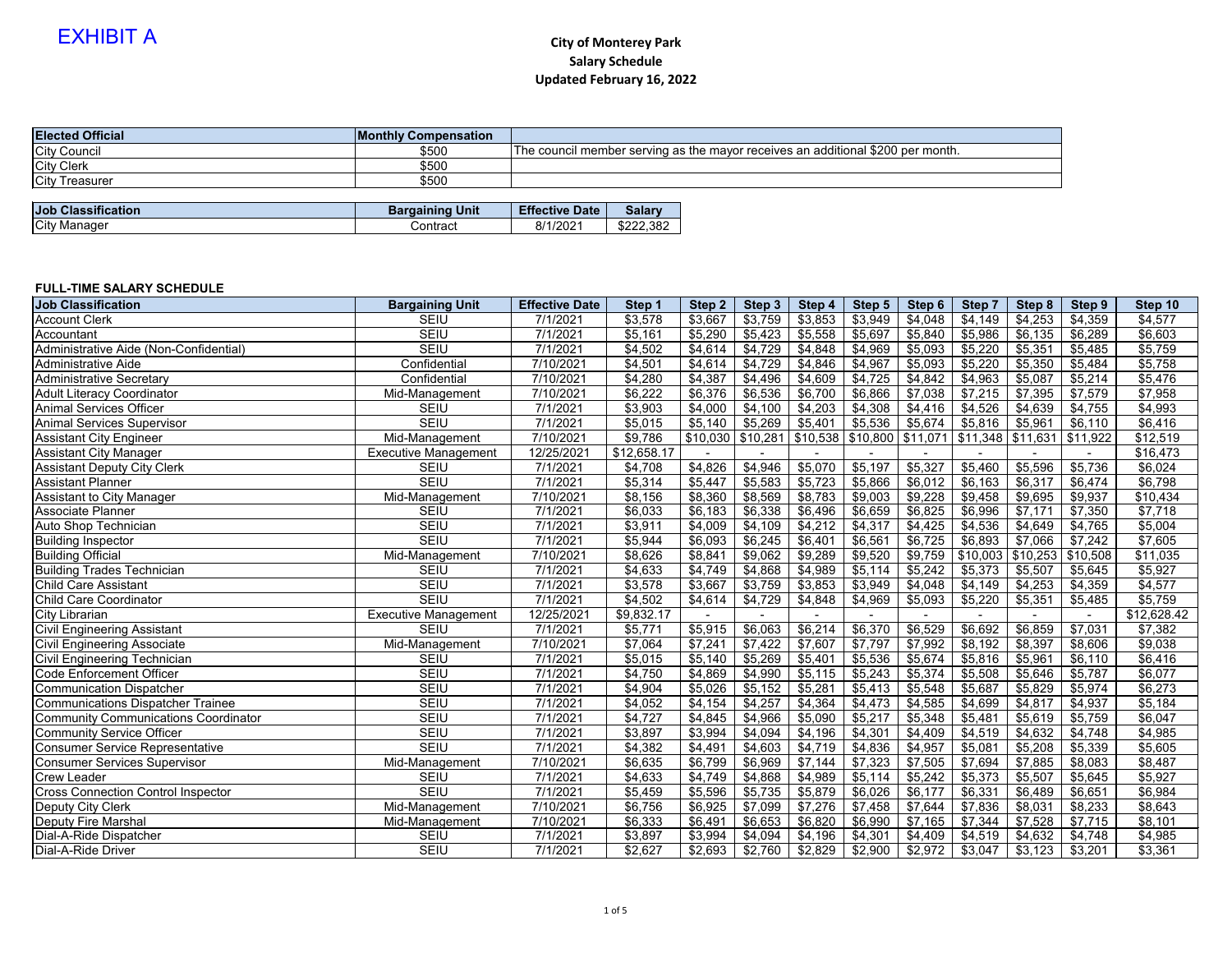| <b>Job Classification</b><br><b>Bargaining Unit</b><br><b>Effective Date</b>               | Step 1      | Step 2         | Step 3   | Step 4   | Step 5   | Step 6                                                                                                                        | <b>Step 7</b>       | Step 8                  | Step 9   | Step 10     |
|--------------------------------------------------------------------------------------------|-------------|----------------|----------|----------|----------|-------------------------------------------------------------------------------------------------------------------------------|---------------------|-------------------------|----------|-------------|
| Director of Community & Economic Development<br><b>Executive Management</b><br>12/25/2021  | \$11,545.92 |                |          |          |          |                                                                                                                               |                     |                         |          | \$14,793.25 |
| Director of Human Resources & Risk Management<br>12/25/2021<br><b>Executive Management</b> | \$11,545.92 |                |          |          |          |                                                                                                                               |                     |                         |          | \$14,793.25 |
| <b>Director of Management Services</b><br>12/25/2021<br><b>Executive Management</b>        | \$11,545.92 |                |          |          |          |                                                                                                                               |                     |                         |          | \$14,793.25 |
| <b>Director of Public Works</b><br><b>Executive Management</b><br>12/25/2021               | \$11,545.92 | $\blacksquare$ |          |          |          |                                                                                                                               |                     |                         |          | \$14,793.25 |
| Director of Recreation & Community Services<br><b>Executive Management</b><br>12/25/2021   | \$9,832.17  |                |          |          |          |                                                                                                                               |                     |                         |          | \$12,628.42 |
| <b>Division Chief</b><br>Fire Management<br>1/8/2022                                       | \$10,667    | \$11,207       | \$11,774 | \$12,370 | \$12,988 |                                                                                                                               |                     |                         |          |             |
| Economic Development Project Manager<br>7/10/2021<br>Mid-Management                        | \$7,885     | \$8,084        | \$8,285  | \$8,492  | \$8,704  | \$8,923                                                                                                                       | \$9,145             | \$9,374                 | \$9,608  | \$10,089    |
| <b>SEIU</b><br><b>Economic Development Specialist</b><br>7/1/2021                          | \$5,771     | \$5,915        | \$6,063  | \$6,214  | \$6,370  | \$6,529                                                                                                                       | \$6,692             | \$6,859                 | \$7,031  | \$7,382     |
| <b>SEIU</b><br>Electrician<br>7/1/2021                                                     | \$5,015     | \$5,140        | \$5,269  | \$5,401  | \$5,536  | \$5,674                                                                                                                       | \$5,816             | \$5,961                 | \$6,110  | \$6,416     |
| Equipment Mechanic<br><b>SEIU</b><br>7/1/2021                                              | \$4,633     | \$4,749        | \$4,868  | \$4,989  | \$5,114  | \$5,242                                                                                                                       | \$5,373             | \$5,507                 | \$5,645  | \$5,927     |
| <b>SEIU</b><br>7/1/2021<br><b>Equipment Service Specialist</b>                             | \$3,911     | \$4,009        | \$4,109  | \$4,212  | \$4,317  | \$4,425                                                                                                                       | \$4,536             | \$4,649                 | \$4,765  | \$5,004     |
| Evidence Officer<br><b>SEIU</b><br>7/1/2021                                                | \$4,207     | \$4,312        | \$4,420  | \$4,530  | \$4,644  | \$4,760                                                                                                                       | \$4,879             | \$5,001                 | \$5,126  | \$5,382     |
| <b>Facilities Maintenance Supervisor</b><br>7/10/2021<br>Mid-Management                    | \$6,222     | \$6,376        | \$6,536  | \$6,700  | \$6,866  | \$7,038                                                                                                                       | \$7,215             | \$7,395                 | \$7,579  | \$7,958     |
| <b>Financial Services Manager</b><br>7/10/2021<br>Mid-Management                           | \$9,932     | \$10,180       | \$10,434 | \$10,695 | \$10,963 |                                                                                                                               | $$11,236$ $$11,518$ | $\sqrt{1,805}$ \$12,100 |          | \$12,706    |
| <b>Fire Captain</b><br>7/1/2020<br><b>Firefighters</b>                                     | \$7,955     | \$8,354        | \$8,771  | \$9,210  | \$9,670  | \$10,154                                                                                                                      | \$10,661            |                         |          |             |
| Fire Chief<br><b>Executive Management</b><br>12/25/2021                                    | \$13,438.50 |                |          |          |          |                                                                                                                               |                     |                         |          | \$17,101.42 |
| <b>Fire Engineer</b><br>7/1/2020<br>Firefighters                                           | \$6,829     | \$7,170        | \$7,529  | \$7,905  | \$8,300  | \$8,715                                                                                                                       | \$9,151             |                         |          |             |
| <b>Fire Marshall</b><br>7/10/2021<br>Mid-Management                                        | \$8,514     | \$8,727        | \$8,945  | \$9,169  | \$9,398  | \$9,633                                                                                                                       | \$9,874             | \$10,121                | \$10,374 | \$10,893    |
| <b>Fire Prevention Permit Technician</b><br><b>SEIU</b><br>7/1/2021                        | \$4,281     | \$4,388        | \$4,497  | \$4,610  | \$4,725  | \$4,843                                                                                                                       | \$4,964             | \$5,088                 | \$5,215  | \$5,476     |
| <b>Fire Safety Specialist</b><br><b>SEIU</b><br>7/1/2021                                   | \$5,632     | \$5,772        | \$5,917  | \$6,065  | \$6,216  | \$6,372                                                                                                                       | \$6,531             | \$6,694                 | \$6,862  | \$7,205     |
| Firefighter<br>7/1/2020<br>Firefighters                                                    | \$5,901     | \$6,196        | \$6,506  | \$6,831  | \$7,172  | \$7,531                                                                                                                       | \$7,907             |                         |          |             |
| <b>Fleet Maintenance Supervisor</b><br>7/10/2021<br>Mid-Management                         | \$6,222     | \$6,376        | \$6,536  | \$6,700  | \$6,866  | \$7,038                                                                                                                       | \$7,215             | \$7,395                 | \$7,579  | \$7,958     |
| 7/10/2021<br>Housing Program & Grant Admin Coordinator<br>Mid-Management                   | \$7,063     | \$7,240        | \$7,421  | \$7,606  | \$7,796  | \$7,990                                                                                                                       | \$8,191             | \$8,395                 | \$8,605  | \$9,035     |
| Human Resources Analyst<br>7/10/2021<br>Confidential                                       | \$6,269     | \$6,427        | \$6,587  | \$6,751  | \$6,921  | \$7,094                                                                                                                       | \$7,272             | \$7,454                 | \$7,639  | \$8,020     |
| <b>Human Resources Assistant</b><br>7/10/2021<br>Confidential                              | \$5,327     | \$5,459        | \$5,596  | \$5,735  | \$5,878  | \$6,026                                                                                                                       | \$6,177             | \$6,332                 | \$6,489  | \$6,815     |
| 9/9/2021<br>Human Resources/Risk Manager<br>Jnprepresented                                 | \$9,932     | \$10,180       | \$10,434 | \$10,695 | \$10,963 | \$11,236                                                                                                                      | \$11,518            | \$11,805                | \$12,100 | \$12,706    |
| 7/10/2021<br>Human Resources Technician<br>Confidential                                    | \$4,638     | \$4,754        | \$4,874  | \$4,995  | \$5,120  | \$5,248                                                                                                                       | \$5,379             | \$5,513                 | \$5,651  | \$5,934     |
| 7/10/2021<br>Information Systems Specialist<br>Confidential                                | \$6,756     | \$6,925        | \$7,099  | \$7,276  | \$7,458  | \$7,644                                                                                                                       | \$7,836             | \$8,031                 | \$8,233  | \$8,643     |
| Information Technology Services Manager<br>7/6/2021<br>Unprepresented                      | \$9,932     | \$10,180       | \$10,434 | \$10,695 | \$10,963 | \$11,236                                                                                                                      | \$11,518            | \$11,805                | \$12,100 | \$12,706    |
| <b>Irrigation Specialist</b><br><b>SEIU</b><br>7/1/2021                                    | \$3,911     | \$4,009        | \$4,109  | \$4,212  | \$4,317  | \$4,425                                                                                                                       | \$4,536             | \$4,649                 | \$4,765  | \$5,004     |
| Jailer<br><b>SEIU</b><br>7/1/2021                                                          | \$4,119     | \$4,222        | \$4,327  | \$4,435  | \$4,546  | \$4,660                                                                                                                       | \$4,776             | \$4,896                 | \$5,018  | \$5,269     |
| <b>SEIU</b><br>Janitor<br>7/1/2021                                                         | \$2,627     | \$2,693        | \$2,760  | \$2,829  | \$2,900  | \$2,972                                                                                                                       | \$3,047             | \$3,123                 | \$3,201  | \$3,361     |
| Lead Equipment Mechanic<br><b>SEIU</b><br>7/1/2021                                         | \$5,329     | \$5,462        | \$5,598  | \$5,738  | \$5,882  | \$6,029                                                                                                                       | \$6,180             | \$6,334                 | \$6,492  | \$6,816     |
| <b>SEIU</b><br>Librarian<br>7/1/2021                                                       | \$5,314     | \$5,447        | \$5,583  | \$5,723  | \$5,866  | \$6,012                                                                                                                       | \$6,163             | \$6,317                 | \$6,474  | \$6,798     |
| Library Circulation Service Supervisor<br><b>SEIU</b><br>7/1/2021                          | \$4,084     | \$4,186        | \$4,291  | \$4,398  | \$4,508  | \$4,620                                                                                                                       | \$4,736             | \$4,854                 | \$4,976  | \$5,225     |
| <b>SEIU</b><br><b>Library Clerk</b><br>7/1/2021                                            | \$3,578     | \$3,667        | \$3,759  | \$3,853  | \$3,949  | \$4,048                                                                                                                       | \$4,149             | \$4,253                 | \$4,359  | \$4,577     |
| <b>SEIU</b><br><b>Library Technician</b><br>7/1/2021                                       | \$4,084     | \$4,186        | \$4,291  | \$4,398  | \$4,508  | \$4,620                                                                                                                       | \$4,736             | \$4,854                 | \$4,976  | \$5,225     |
| Maintenance Worker<br><b>SEIU</b><br>7/1/2021                                              | \$3,723     | \$3,816        | \$3,911  | \$4,009  | \$4,109  | \$4,212                                                                                                                       | \$4,317             | \$4,425                 | \$4,536  | \$4,763     |
| Management Aide<br><b>SEIU</b><br>7/1/2021                                                 | \$4,523     | \$4,638        | \$4,752  | \$4,871  | \$4,992  | \$5,119                                                                                                                       | \$5,246             | \$5,377                 | \$5,511  | \$5,787     |
| Management Analyst<br><b>SEIU</b><br>7/1/2021                                              | \$5,129     | \$5,257        | \$5,388  | \$5,523  | \$5,660  | \$5,802                                                                                                                       | \$5,947             | \$6,096                 | \$6,248  | \$6,561     |
| Park Maintenance Crew Leader<br><b>SEIU</b><br>7/1/2021                                    | \$4,633     | \$4,749        | \$4,868  | \$4,989  | \$5,114  | \$5,242                                                                                                                       | \$5,373             | \$5,507                 | \$5,645  | \$5,927     |
| Park Maintenance Lead Worker<br><b>SEIU</b><br>7/1/2021                                    | \$4,308     | \$4,416        | \$4,526  | \$4,639  | \$4,755  | \$4,874                                                                                                                       | \$4,996             | \$5,121                 | \$5,249  | \$5,511     |
| Park Maintenance Worker<br><b>SEIU</b><br>7/1/2021                                         | \$3,723     | \$3,816        | \$3,911  | \$4,009  | \$4,109  | \$4,212                                                                                                                       | \$4,317             | \$4,425                 | \$4,536  | \$4,763     |
| <b>Park Superintendent</b><br>7/10/2021<br>Mid-Management                                  | \$6,756     | \$6,925        | \$7,099  | \$7,276  | \$7,458  | \$7,644                                                                                                                       | \$7,836             | \$8,031                 | \$8,233  | \$8,643     |
| <b>Park Supervisor</b><br>7/10/2021<br>Mid-Management                                      | \$6,222     | \$6,376        | \$6,536  | \$6,700  | \$6,866  | \$7,038                                                                                                                       | \$7,215             | \$7,395                 | \$7,579  | \$7,958     |
| Payroll Technician<br>Confidential<br>7/10/2021                                            | \$4,729     | \$4,846        | \$4,967  | \$5,092  | \$5,219  | \$5,350                                                                                                                       | \$5,484             | \$5,620                 | \$5,761  | \$6,049     |
| <b>SEIU</b><br>Permit Technician<br>7/1/2021                                               | \$4,281     | \$4,388        | \$4,497  | \$4,610  | \$4,725  | \$4,843                                                                                                                       | \$4,964             | \$5,088                 | \$5,215  | \$5,476     |
| Permit Technician II<br><b>SEIU</b><br>7/1/2021                                            | \$4,750     | \$4,869        | \$4,990  | \$5,115  | \$5,243  | \$5,374                                                                                                                       | \$5,508             | \$5,646                 | \$5,787  | \$6,077     |
| <b>SEIU</b><br>7/1/2021<br><b>Plan Checker</b>                                             | \$6,364     | \$6,523        | \$6,686  | \$6,853  | \$7,025  | \$7,200                                                                                                                       | \$7,380             | \$7,565                 | \$7,754  | \$8,142     |
| Planning Manager<br>Mid-Management<br>7/10/2021                                            | \$9,359     | \$9,593        | \$9,834  |          |          | $\overline{$10,079}$ $\overline{$10,331}$ $\overline{$10,589}$ $\overline{$10,854}$ $\overline{$11,125}$ $\overline{$11,403}$ |                     |                         |          | \$11,974    |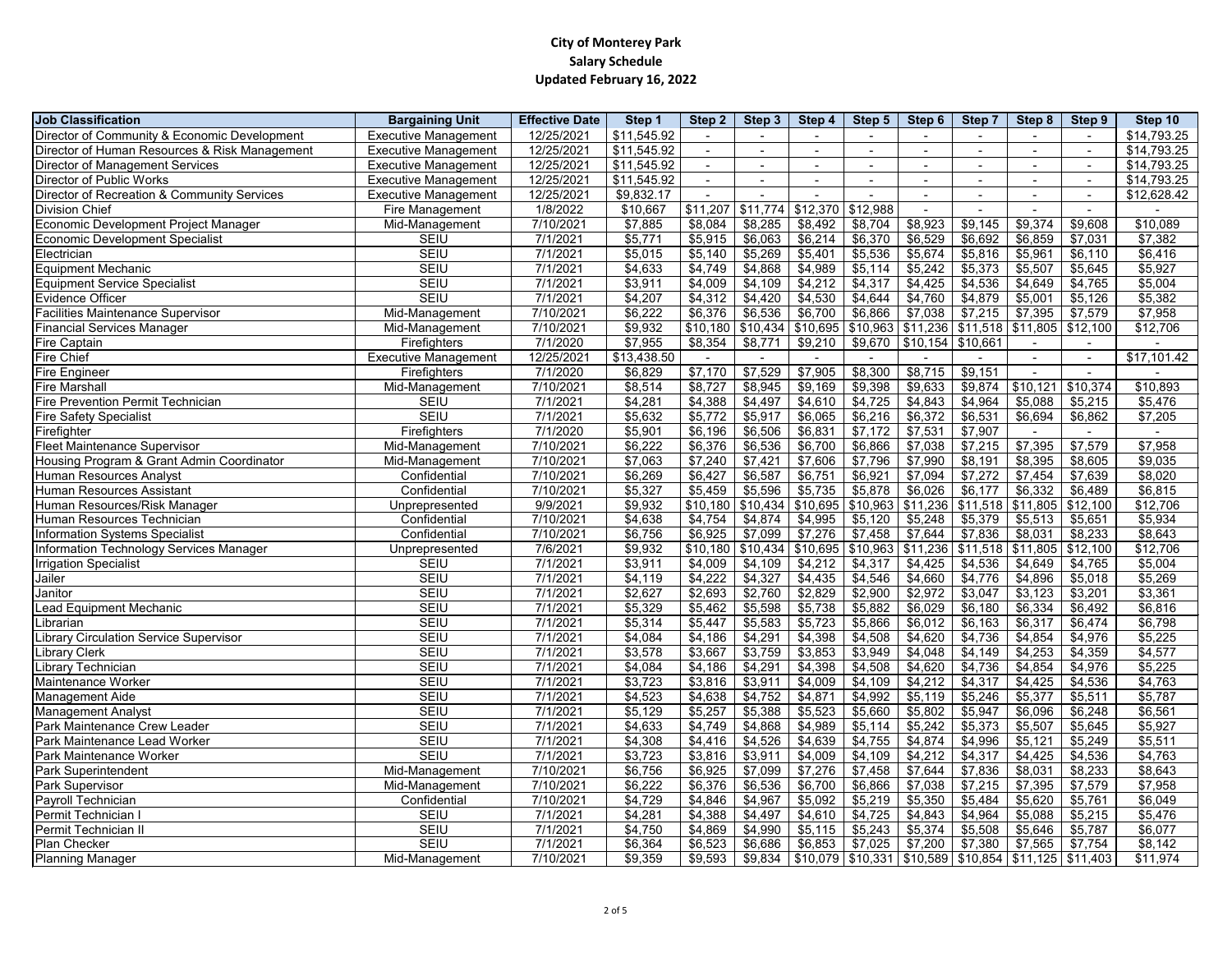| Police Administrative Assistant<br>\$4,597<br>Confidential<br>7/10/2021<br>\$4,064<br>\$4,165<br>\$4,269<br>\$4,376<br>\$4,486<br>\$4,700<br>\$4,831<br>\$4,951<br>\$5,199<br>\$13,663<br>\$14,356<br>\$15,083<br><b>Police Captain</b><br><b>Police Captains</b><br>1/8/2022<br>\$13,005<br>\$15,836<br>\$17,950.33<br>\$14,432.42<br>12/25/2021<br><b>Executive Management</b><br>Police Chief's Secretary<br>\$4,387<br>\$4,496<br>\$4,609<br>\$4,725<br>\$4,842<br>\$4,963<br>\$5,087<br>\$5,214<br>7/10/2021<br>\$4,280<br>\$5,476<br>Confidential<br>\$4,092<br><b>SEIU</b><br>7/1/2021<br>\$3,617<br>\$3,707<br>\$3,800<br>\$3,895<br>\$3,992<br>\$4,194<br>\$4,299<br>\$4,627<br>\$4,407<br>\$8,663<br><b>POA</b><br>\$7,858<br>\$8,251<br>\$9,097<br>1/8/2022<br>\$7,484<br>$\overline{\phantom{a}}$<br>$$11,272$ $$11,835$<br>\$12,426<br>\$13,048<br>Police Mid-Management<br>1/8/2022<br>\$10,735<br>$\qquad \qquad \blacksquare$<br>\$6,940<br><b>POA</b><br>1/8/2022<br>\$7,288<br>\$7,653<br>\$8,035<br>\$8,437<br>$\blacksquare$<br>$\overline{\phantom{0}}$<br>$\overline{\phantom{0}}$<br>Police Officer Recruit<br><b>SEIU</b><br>\$4,711<br>7/1/2021<br>Police Records Management Technician<br><b>SEIU</b><br>\$4,869<br>\$5,243<br>\$5,374<br>\$5,646<br>7/1/2021<br>\$4,750<br>\$4,990<br>\$5,115<br>\$5,508<br>\$5,787<br>\$6,077<br>\$7,956<br>\$8,156<br>\$8,359<br>\$8,568<br>\$8,782<br>\$9,227<br>Police Records/Dispatch Communication Manager<br>7/10/2021<br>\$7,762<br>\$9,002<br>\$9,458<br>\$9,931<br>Mid-Management<br>\$10,205<br><b>Police Sergeant</b><br>\$8,816<br>\$9,257<br>\$9,719<br>\$10,715<br>Police Mid-Management<br>1/8/2022<br>Pool Maintenance Worker<br>\$3,723<br>\$4,212<br>\$4,317<br>\$4,425<br>\$4,763<br>\$3,816<br>\$3,911<br>\$4,009<br>\$4,109<br>\$4,536<br><b>SEIU</b><br>7/1/2021<br><b>Principal Management Analyst</b><br>\$7,063<br>\$7,240<br>\$7,421<br>\$7,606<br>\$7,796<br>\$7,990<br>\$8,395<br>\$9,035<br>7/10/2021<br>\$8,191<br>\$8,605<br>Mid-Management<br>Program Coordinator<br><b>SEIU</b><br>7/1/2021<br>\$4,502<br>\$4,614<br>\$4,729<br>\$4,848<br>\$4,969<br>\$5,093<br>\$5,220<br>\$5,351<br>\$5,759<br>\$5,485<br>\$5,726<br><b>SEIU</b><br>\$5,317<br>\$5,586<br>\$5,869<br>\$6,016<br>\$6,166<br>\$6,320<br>\$6,478<br>\$6,802<br>7/1/2021<br>\$5,450<br>\$9,984<br>\$10,233<br>\$10,490<br>\$11,020<br>Public Works Maint. Manager<br>\$9,271<br>\$9,504<br>\$9,740<br>\$10,751<br>\$11,296<br>\$11,861<br>Mid-Management<br>7/10/2021<br>Public Works Maint. Supv.<br>\$6,222<br>\$6,376<br>\$6,536<br>\$6,700<br>\$6,866<br>\$7,038<br>\$7,215<br>\$7,395<br>\$7,958<br>7/10/2021<br>\$7,579<br>Mid-Management<br>\$5,093<br>\$5,759<br><b>SEIU</b><br>7/1/2021<br>\$4,502<br>\$4,614<br>\$4,729<br>\$4,848<br>\$4,969<br>\$5,220<br>\$5,351<br><b>Public Works Technician</b><br>\$5,485<br><b>Recreation Manager</b><br>\$8,283<br>\$8,490<br>\$8,702<br>\$8,920<br>\$9,143<br>\$9,371<br>\$9,606<br>\$9,846<br>\$10,092<br>\$10,597<br>Mid-Management<br>7/10/2021<br>\$7,276<br>\$7,458<br>\$8,643<br>\$6,756<br>\$6,925<br>\$7,099<br>\$7,644<br>\$7,836<br>\$8,031<br>Mid-Management<br>7/10/2021<br>\$8,233<br><b>Recreation Superintendent</b><br>\$6,222<br>\$6,376<br>\$6,536<br>\$6,700<br>\$6,866<br>\$7,038<br>\$7,215<br>\$7,395<br>\$7,579<br>\$7,958<br><b>Recreation Supervisor</b><br>Mid-Management<br>7/10/2021<br>Redevelopment Project Manager<br>\$7,404<br>\$7,590<br>\$7,780<br>\$7,973<br>\$8,173<br>\$8,378<br>\$8,587<br>\$8,802<br>\$9,022<br>\$9,473<br>7/10/2021<br>Mid-Management<br>Secretary (non-conf)<br><b>SEIU</b><br>7/1/2021<br>\$4,281<br>\$4,388<br>\$4,497<br>\$4,610<br>\$4,725<br>\$4,843<br>\$4,964<br>\$5,088<br>\$5,215<br>\$5,476<br>\$5,327<br>\$5,735<br>\$6,177<br>\$6,332<br>Secretary to City Manager<br>Confidential<br>\$5,459<br>\$5,596<br>\$5,878<br>\$6,026<br>\$6,489<br>\$6,815<br>7/10/2021<br><b>SEIU</b><br>\$4,843<br>\$5,476<br>Senior Account Clerk (Non-Confidential)<br>\$4,281<br>\$4,388<br>\$4,497<br>\$4,610<br>\$4,725<br>\$4,964<br>\$5,088<br>\$5,215<br>7/1/2021<br>\$6,756<br>\$7,276<br>\$7,458<br>\$7,644<br>\$8,031<br>\$8,233<br>\$8,643<br>Senior Accountant<br>7/10/2021<br>\$6,925<br>\$7,099<br>\$7,836<br>Mid-Management<br>Senior Clerk Typist (Non-Confidential)<br>\$4,577<br><b>SEIU</b><br>7/1/2021<br>\$3,578<br>\$3,667<br>\$3,759<br>\$3,853<br>\$3,949<br>\$4,048<br>\$4,149<br>\$4,253<br>\$4,359<br>Senior Librarian<br>\$6,222<br>\$6,376<br>\$6,536<br>\$6,700<br>\$6,866<br>\$7,038<br>\$7,215<br>\$7,395<br>\$7,579<br>\$7,958<br>7/10/2021<br>Mid-Management<br><b>Senior Library Clerk</b><br>\$3,903<br>\$4,000<br>\$4,100<br>\$4,203<br>\$4,308<br>\$4,416<br>\$4,526<br>\$4,639<br>\$4,993<br><b>SEIU</b><br>7/1/2021<br>\$4,755<br><b>SEIU</b><br><b>Senior Maintenance Worker</b><br>7/1/2021<br>\$4,364<br>\$4,817<br>\$5,184<br>\$4,052<br>\$4,154<br>\$4,257<br>\$4,473<br>\$4,585<br>\$4,699<br>\$4,937<br><b>SEIU</b><br>\$6,338<br>\$6,496<br>\$6,659<br>\$6,825<br>\$7,171<br>\$7,350<br>\$7,718<br>Senior Management Analyst (Non-Confidential)<br>7/1/2021<br>\$6,033<br>\$6,183<br>\$6,996<br>Senior Management Analyst<br>Confidential<br>\$6,152<br>\$7,135<br>\$7,679<br>7/10/2021<br>\$6,002<br>\$6,306<br>\$6,464<br>\$6,625<br>\$6,791<br>\$6,961<br>\$7,314<br>\$7,973<br>7/10/2021<br>\$7,590<br>\$7,780<br>\$8,173<br>\$8,378<br>\$8,587<br>\$8,802<br>\$9,473<br><b>Senior Planner</b><br>Mid-Management<br>\$7,404<br>\$9,022<br>Senior Water Production System Operator<br><b>SEIU</b><br>\$5,879<br>\$6,026<br>\$6,177<br>\$6,331<br>\$6,489<br>\$6,984<br>7/1/2021<br>\$5,459<br>\$5,596<br>\$5,735<br>\$6,651<br>\$6,259<br>\$7,258<br><b>Special Events Manager</b><br>\$6,106<br>\$6,575<br>\$6,740<br>\$6,908<br>Mid-Management<br>7/10/2021<br>\$6,415<br>\$7,081<br>\$7,439<br>\$7,811<br>\$8,084<br>\$8,492<br>\$8,923<br>\$9,374<br>7/10/2021<br>\$7,885<br>\$8,285<br>\$8,704<br>\$9,145<br>\$9,608<br>\$10,089<br><b>Support Services Manager</b><br>Mid-Management<br>Support Services Supervisor<br>\$5,772<br><b>SEIU</b><br>7/1/2021<br>\$5,632<br>\$5,917<br>\$6,065<br>\$6,216<br>\$6,372<br>\$6,531<br>\$6,694<br>\$7,205<br>\$6,862<br>\$7,276<br>7/10/2021<br>\$6,756<br>\$6,925<br>\$7,099<br>\$7,458<br>\$7,644<br>\$7,836<br>\$8,031<br>\$8,233<br>\$8,643<br><b>Transportation Program Manager</b><br>Mid-Management<br>\$6,984<br><b>SEIU</b><br>7/1/2021<br>\$5,459<br>\$5,596<br>\$5,735<br>\$5,879<br>\$6,026<br>\$6,177<br>\$6,331<br>\$6,489<br>\$6,651<br><b>Water Distribution Lead Worker</b><br><b>SEIU</b><br>\$4,711<br>\$5,600<br>7/1/2021<br>\$4,829<br>\$4,949<br>\$5,073<br>\$5,200<br>\$5,330<br>\$5,463<br>\$5,740<br>\$6,027<br>\$7,505<br>\$7,885<br>7/10/2021<br>\$6,635<br>\$6,799<br>\$6,969<br>\$7,144<br>\$7,323<br>\$7,694<br>\$8,083<br>\$8,487<br><b>Water Distribution Supervisor</b><br>Mid-Management<br>7/10/2021<br>\$6,635<br>\$6,799<br>\$7,144<br>\$7,323<br>\$7,505<br>\$7,694<br>\$7,885<br>\$8,487<br>Mid-Management<br>\$6,969<br>\$8,083<br>7/10/2021<br>\$6,635<br>\$6,799<br>\$7,144<br>\$7,323<br>\$7,505<br>\$7,694<br>\$7,885<br>\$8,083<br>Mid-Management<br>\$6,969<br>\$8,487<br><b>Water Production System Operator</b><br><b>SEIU</b><br>\$4,711<br>\$4,829<br>\$4,949<br>\$5,073<br>\$5,200<br>\$5,600<br>\$6,027<br>7/1/2021<br>\$5,330<br>\$5,463<br>\$5,740<br><b>Water Utility Maintenance Worker</b><br><b>SEIU</b><br>\$4,282<br>\$4,727<br>7/1/2021<br>\$3,976<br>\$4,076<br>\$4,178<br>\$4,389<br>\$4,499  <br>$$4,612$  <br>\$4,845<br>\$5,087<br>$$9,984$   \$10,233   \$10,490   \$10,751   \$11,020   \$11,296<br>\$9,271<br>Mid-Management<br>7/10/2021<br>\$9,504<br>\$9,740<br>\$11,861 | <b>Job Classification</b>    | <b>Bargaining Unit</b> | <b>Effective Date</b> | Step 1 | Step 2 | Step 3 | Step 4 | Step 5 | Step 6 | <b>Step 7</b> | Step 8 | Step 9 | Step 10 |
|-----------------------------------------------------------------------------------------------------------------------------------------------------------------------------------------------------------------------------------------------------------------------------------------------------------------------------------------------------------------------------------------------------------------------------------------------------------------------------------------------------------------------------------------------------------------------------------------------------------------------------------------------------------------------------------------------------------------------------------------------------------------------------------------------------------------------------------------------------------------------------------------------------------------------------------------------------------------------------------------------------------------------------------------------------------------------------------------------------------------------------------------------------------------------------------------------------------------------------------------------------------------------------------------------------------------------------------------------------------------------------------------------------------------------------------------------------------------------------------------------------------------------------------------------------------------------------------------------------------------------------------------------------------------------------------------------------------------------------------------------------------------------------------------------------------------------------------------------------------------------------------------------------------------------------------------------------------------------------------------------------------------------------------------------------------------------------------------------------------------------------------------------------------------------------------------------------------------------------------------------------------------------------------------------------------------------------------------------------------------------------------------------------------------------------------------------------------------------------------------------------------------------------------------------------------------------------------------------------------------------------------------------------------------------------------------------------------------------------------------------------------------------------------------------------------------------------------------------------------------------------------------------------------------------------------------------------------------------------------------------------------------------------------------------------------------------------------------------------------------------------------------------------------------------------------------------------------------------------------------------------------------------------------------------------------------------------------------------------------------------------------------------------------------------------------------------------------------------------------------------------------------------------------------------------------------------------------------------------------------------------------------------------------------------------------------------------------------------------------------------------------------------------------------------------------------------------------------------------------------------------------------------------------------------------------------------------------------------------------------------------------------------------------------------------------------------------------------------------------------------------------------------------------------------------------------------------------------------------------------------------------------------------------------------------------------------------------------------------------------------------------------------------------------------------------------------------------------------------------------------------------------------------------------------------------------------------------------------------------------------------------------------------------------------------------------------------------------------------------------------------------------------------------------------------------------------------------------------------------------------------------------------------------------------------------------------------------------------------------------------------------------------------------------------------------------------------------------------------------------------------------------------------------------------------------------------------------------------------------------------------------------------------------------------------------------------------------------------------------------------------------------------------------------------------------------------------------------------------------------------------------------------------------------------------------------------------------------------------------------------------------------------------------------------------------------------------------------------------------------------------------------------------------------------------------------------------------------------------------------------------------------------------------------------------------------------------------------------------------------------------------------------------------------------------------------------------------------------------------------------------------------------------------------------------------------------------------------------------------------------------------------------------------------------------------------------------------------------------------------------------------------------------------------------------------------------------------------------------------------------------------------------------------------------------------------------------------------------------------------------------------------------------------------------------------------------------------------------------------------------------------------------------------------------------------------------------------------------------------------------------------------------------------------------------------------------------------------------------------------------------------------------------------------------------------------------------------------------------------------------------------------------------------------------------------------------------------------------------------------------------------------------------------------------------------------------------------------------------------------------------------------------------------------------------------------------------------------------------------------------------------------------------------------------------------------------------------------------------------------------------------------------------------------------------------------------------------------------------------------------------------------------------------------------------------------------|------------------------------|------------------------|-----------------------|--------|--------|--------|--------|--------|--------|---------------|--------|--------|---------|
| Police Chief<br>Police Clerk<br>Police Corporal<br>Police Lieutenant<br>Police Officer<br>Public Works Inspector<br><b>Water Distribution Crew Supervisor</b><br><b>Water Operations Supervisor</b><br><b>Water Production Supervisor</b>                                                                                                                                                                                                                                                                                                                                                                                                                                                                                                                                                                                                                                                                                                                                                                                                                                                                                                                                                                                                                                                                                                                                                                                                                                                                                                                                                                                                                                                                                                                                                                                                                                                                                                                                                                                                                                                                                                                                                                                                                                                                                                                                                                                                                                                                                                                                                                                                                                                                                                                                                                                                                                                                                                                                                                                                                                                                                                                                                                                                                                                                                                                                                                                                                                                                                                                                                                                                                                                                                                                                                                                                                                                                                                                                                                                                                                                                                                                                                                                                                                                                                                                                                                                                                                                                                                                                                                                                                                                                                                                                                                                                                                                                                                                                                                                                                                                                                                                                                                                                                                                                                                                                                                                                                                                                                                                                                                                                                                                                                                                                                                                                                                                                                                                                                                                                                                                                                                                                                                                                                                                                                                                                                                                                                                                                                                                                                                                                                                                                                                                                                                                                                                                                                                                                                                                                                                                                                                                                                                                                                                                                                                                                                                                                                                                                                                                                                                                                                                                                                                                                                                             |                              |                        |                       |        |        |        |        |        |        |               |        |        |         |
|                                                                                                                                                                                                                                                                                                                                                                                                                                                                                                                                                                                                                                                                                                                                                                                                                                                                                                                                                                                                                                                                                                                                                                                                                                                                                                                                                                                                                                                                                                                                                                                                                                                                                                                                                                                                                                                                                                                                                                                                                                                                                                                                                                                                                                                                                                                                                                                                                                                                                                                                                                                                                                                                                                                                                                                                                                                                                                                                                                                                                                                                                                                                                                                                                                                                                                                                                                                                                                                                                                                                                                                                                                                                                                                                                                                                                                                                                                                                                                                                                                                                                                                                                                                                                                                                                                                                                                                                                                                                                                                                                                                                                                                                                                                                                                                                                                                                                                                                                                                                                                                                                                                                                                                                                                                                                                                                                                                                                                                                                                                                                                                                                                                                                                                                                                                                                                                                                                                                                                                                                                                                                                                                                                                                                                                                                                                                                                                                                                                                                                                                                                                                                                                                                                                                                                                                                                                                                                                                                                                                                                                                                                                                                                                                                                                                                                                                                                                                                                                                                                                                                                                                                                                                                                                                                                                                                       |                              |                        |                       |        |        |        |        |        |        |               |        |        |         |
|                                                                                                                                                                                                                                                                                                                                                                                                                                                                                                                                                                                                                                                                                                                                                                                                                                                                                                                                                                                                                                                                                                                                                                                                                                                                                                                                                                                                                                                                                                                                                                                                                                                                                                                                                                                                                                                                                                                                                                                                                                                                                                                                                                                                                                                                                                                                                                                                                                                                                                                                                                                                                                                                                                                                                                                                                                                                                                                                                                                                                                                                                                                                                                                                                                                                                                                                                                                                                                                                                                                                                                                                                                                                                                                                                                                                                                                                                                                                                                                                                                                                                                                                                                                                                                                                                                                                                                                                                                                                                                                                                                                                                                                                                                                                                                                                                                                                                                                                                                                                                                                                                                                                                                                                                                                                                                                                                                                                                                                                                                                                                                                                                                                                                                                                                                                                                                                                                                                                                                                                                                                                                                                                                                                                                                                                                                                                                                                                                                                                                                                                                                                                                                                                                                                                                                                                                                                                                                                                                                                                                                                                                                                                                                                                                                                                                                                                                                                                                                                                                                                                                                                                                                                                                                                                                                                                                       |                              |                        |                       |        |        |        |        |        |        |               |        |        |         |
|                                                                                                                                                                                                                                                                                                                                                                                                                                                                                                                                                                                                                                                                                                                                                                                                                                                                                                                                                                                                                                                                                                                                                                                                                                                                                                                                                                                                                                                                                                                                                                                                                                                                                                                                                                                                                                                                                                                                                                                                                                                                                                                                                                                                                                                                                                                                                                                                                                                                                                                                                                                                                                                                                                                                                                                                                                                                                                                                                                                                                                                                                                                                                                                                                                                                                                                                                                                                                                                                                                                                                                                                                                                                                                                                                                                                                                                                                                                                                                                                                                                                                                                                                                                                                                                                                                                                                                                                                                                                                                                                                                                                                                                                                                                                                                                                                                                                                                                                                                                                                                                                                                                                                                                                                                                                                                                                                                                                                                                                                                                                                                                                                                                                                                                                                                                                                                                                                                                                                                                                                                                                                                                                                                                                                                                                                                                                                                                                                                                                                                                                                                                                                                                                                                                                                                                                                                                                                                                                                                                                                                                                                                                                                                                                                                                                                                                                                                                                                                                                                                                                                                                                                                                                                                                                                                                                                       |                              |                        |                       |        |        |        |        |        |        |               |        |        |         |
|                                                                                                                                                                                                                                                                                                                                                                                                                                                                                                                                                                                                                                                                                                                                                                                                                                                                                                                                                                                                                                                                                                                                                                                                                                                                                                                                                                                                                                                                                                                                                                                                                                                                                                                                                                                                                                                                                                                                                                                                                                                                                                                                                                                                                                                                                                                                                                                                                                                                                                                                                                                                                                                                                                                                                                                                                                                                                                                                                                                                                                                                                                                                                                                                                                                                                                                                                                                                                                                                                                                                                                                                                                                                                                                                                                                                                                                                                                                                                                                                                                                                                                                                                                                                                                                                                                                                                                                                                                                                                                                                                                                                                                                                                                                                                                                                                                                                                                                                                                                                                                                                                                                                                                                                                                                                                                                                                                                                                                                                                                                                                                                                                                                                                                                                                                                                                                                                                                                                                                                                                                                                                                                                                                                                                                                                                                                                                                                                                                                                                                                                                                                                                                                                                                                                                                                                                                                                                                                                                                                                                                                                                                                                                                                                                                                                                                                                                                                                                                                                                                                                                                                                                                                                                                                                                                                                                       |                              |                        |                       |        |        |        |        |        |        |               |        |        |         |
|                                                                                                                                                                                                                                                                                                                                                                                                                                                                                                                                                                                                                                                                                                                                                                                                                                                                                                                                                                                                                                                                                                                                                                                                                                                                                                                                                                                                                                                                                                                                                                                                                                                                                                                                                                                                                                                                                                                                                                                                                                                                                                                                                                                                                                                                                                                                                                                                                                                                                                                                                                                                                                                                                                                                                                                                                                                                                                                                                                                                                                                                                                                                                                                                                                                                                                                                                                                                                                                                                                                                                                                                                                                                                                                                                                                                                                                                                                                                                                                                                                                                                                                                                                                                                                                                                                                                                                                                                                                                                                                                                                                                                                                                                                                                                                                                                                                                                                                                                                                                                                                                                                                                                                                                                                                                                                                                                                                                                                                                                                                                                                                                                                                                                                                                                                                                                                                                                                                                                                                                                                                                                                                                                                                                                                                                                                                                                                                                                                                                                                                                                                                                                                                                                                                                                                                                                                                                                                                                                                                                                                                                                                                                                                                                                                                                                                                                                                                                                                                                                                                                                                                                                                                                                                                                                                                                                       |                              |                        |                       |        |        |        |        |        |        |               |        |        |         |
|                                                                                                                                                                                                                                                                                                                                                                                                                                                                                                                                                                                                                                                                                                                                                                                                                                                                                                                                                                                                                                                                                                                                                                                                                                                                                                                                                                                                                                                                                                                                                                                                                                                                                                                                                                                                                                                                                                                                                                                                                                                                                                                                                                                                                                                                                                                                                                                                                                                                                                                                                                                                                                                                                                                                                                                                                                                                                                                                                                                                                                                                                                                                                                                                                                                                                                                                                                                                                                                                                                                                                                                                                                                                                                                                                                                                                                                                                                                                                                                                                                                                                                                                                                                                                                                                                                                                                                                                                                                                                                                                                                                                                                                                                                                                                                                                                                                                                                                                                                                                                                                                                                                                                                                                                                                                                                                                                                                                                                                                                                                                                                                                                                                                                                                                                                                                                                                                                                                                                                                                                                                                                                                                                                                                                                                                                                                                                                                                                                                                                                                                                                                                                                                                                                                                                                                                                                                                                                                                                                                                                                                                                                                                                                                                                                                                                                                                                                                                                                                                                                                                                                                                                                                                                                                                                                                                                       |                              |                        |                       |        |        |        |        |        |        |               |        |        |         |
|                                                                                                                                                                                                                                                                                                                                                                                                                                                                                                                                                                                                                                                                                                                                                                                                                                                                                                                                                                                                                                                                                                                                                                                                                                                                                                                                                                                                                                                                                                                                                                                                                                                                                                                                                                                                                                                                                                                                                                                                                                                                                                                                                                                                                                                                                                                                                                                                                                                                                                                                                                                                                                                                                                                                                                                                                                                                                                                                                                                                                                                                                                                                                                                                                                                                                                                                                                                                                                                                                                                                                                                                                                                                                                                                                                                                                                                                                                                                                                                                                                                                                                                                                                                                                                                                                                                                                                                                                                                                                                                                                                                                                                                                                                                                                                                                                                                                                                                                                                                                                                                                                                                                                                                                                                                                                                                                                                                                                                                                                                                                                                                                                                                                                                                                                                                                                                                                                                                                                                                                                                                                                                                                                                                                                                                                                                                                                                                                                                                                                                                                                                                                                                                                                                                                                                                                                                                                                                                                                                                                                                                                                                                                                                                                                                                                                                                                                                                                                                                                                                                                                                                                                                                                                                                                                                                                                       |                              |                        |                       |        |        |        |        |        |        |               |        |        |         |
|                                                                                                                                                                                                                                                                                                                                                                                                                                                                                                                                                                                                                                                                                                                                                                                                                                                                                                                                                                                                                                                                                                                                                                                                                                                                                                                                                                                                                                                                                                                                                                                                                                                                                                                                                                                                                                                                                                                                                                                                                                                                                                                                                                                                                                                                                                                                                                                                                                                                                                                                                                                                                                                                                                                                                                                                                                                                                                                                                                                                                                                                                                                                                                                                                                                                                                                                                                                                                                                                                                                                                                                                                                                                                                                                                                                                                                                                                                                                                                                                                                                                                                                                                                                                                                                                                                                                                                                                                                                                                                                                                                                                                                                                                                                                                                                                                                                                                                                                                                                                                                                                                                                                                                                                                                                                                                                                                                                                                                                                                                                                                                                                                                                                                                                                                                                                                                                                                                                                                                                                                                                                                                                                                                                                                                                                                                                                                                                                                                                                                                                                                                                                                                                                                                                                                                                                                                                                                                                                                                                                                                                                                                                                                                                                                                                                                                                                                                                                                                                                                                                                                                                                                                                                                                                                                                                                                       |                              |                        |                       |        |        |        |        |        |        |               |        |        |         |
|                                                                                                                                                                                                                                                                                                                                                                                                                                                                                                                                                                                                                                                                                                                                                                                                                                                                                                                                                                                                                                                                                                                                                                                                                                                                                                                                                                                                                                                                                                                                                                                                                                                                                                                                                                                                                                                                                                                                                                                                                                                                                                                                                                                                                                                                                                                                                                                                                                                                                                                                                                                                                                                                                                                                                                                                                                                                                                                                                                                                                                                                                                                                                                                                                                                                                                                                                                                                                                                                                                                                                                                                                                                                                                                                                                                                                                                                                                                                                                                                                                                                                                                                                                                                                                                                                                                                                                                                                                                                                                                                                                                                                                                                                                                                                                                                                                                                                                                                                                                                                                                                                                                                                                                                                                                                                                                                                                                                                                                                                                                                                                                                                                                                                                                                                                                                                                                                                                                                                                                                                                                                                                                                                                                                                                                                                                                                                                                                                                                                                                                                                                                                                                                                                                                                                                                                                                                                                                                                                                                                                                                                                                                                                                                                                                                                                                                                                                                                                                                                                                                                                                                                                                                                                                                                                                                                                       |                              |                        |                       |        |        |        |        |        |        |               |        |        |         |
|                                                                                                                                                                                                                                                                                                                                                                                                                                                                                                                                                                                                                                                                                                                                                                                                                                                                                                                                                                                                                                                                                                                                                                                                                                                                                                                                                                                                                                                                                                                                                                                                                                                                                                                                                                                                                                                                                                                                                                                                                                                                                                                                                                                                                                                                                                                                                                                                                                                                                                                                                                                                                                                                                                                                                                                                                                                                                                                                                                                                                                                                                                                                                                                                                                                                                                                                                                                                                                                                                                                                                                                                                                                                                                                                                                                                                                                                                                                                                                                                                                                                                                                                                                                                                                                                                                                                                                                                                                                                                                                                                                                                                                                                                                                                                                                                                                                                                                                                                                                                                                                                                                                                                                                                                                                                                                                                                                                                                                                                                                                                                                                                                                                                                                                                                                                                                                                                                                                                                                                                                                                                                                                                                                                                                                                                                                                                                                                                                                                                                                                                                                                                                                                                                                                                                                                                                                                                                                                                                                                                                                                                                                                                                                                                                                                                                                                                                                                                                                                                                                                                                                                                                                                                                                                                                                                                                       |                              |                        |                       |        |        |        |        |        |        |               |        |        |         |
|                                                                                                                                                                                                                                                                                                                                                                                                                                                                                                                                                                                                                                                                                                                                                                                                                                                                                                                                                                                                                                                                                                                                                                                                                                                                                                                                                                                                                                                                                                                                                                                                                                                                                                                                                                                                                                                                                                                                                                                                                                                                                                                                                                                                                                                                                                                                                                                                                                                                                                                                                                                                                                                                                                                                                                                                                                                                                                                                                                                                                                                                                                                                                                                                                                                                                                                                                                                                                                                                                                                                                                                                                                                                                                                                                                                                                                                                                                                                                                                                                                                                                                                                                                                                                                                                                                                                                                                                                                                                                                                                                                                                                                                                                                                                                                                                                                                                                                                                                                                                                                                                                                                                                                                                                                                                                                                                                                                                                                                                                                                                                                                                                                                                                                                                                                                                                                                                                                                                                                                                                                                                                                                                                                                                                                                                                                                                                                                                                                                                                                                                                                                                                                                                                                                                                                                                                                                                                                                                                                                                                                                                                                                                                                                                                                                                                                                                                                                                                                                                                                                                                                                                                                                                                                                                                                                                                       |                              |                        |                       |        |        |        |        |        |        |               |        |        |         |
|                                                                                                                                                                                                                                                                                                                                                                                                                                                                                                                                                                                                                                                                                                                                                                                                                                                                                                                                                                                                                                                                                                                                                                                                                                                                                                                                                                                                                                                                                                                                                                                                                                                                                                                                                                                                                                                                                                                                                                                                                                                                                                                                                                                                                                                                                                                                                                                                                                                                                                                                                                                                                                                                                                                                                                                                                                                                                                                                                                                                                                                                                                                                                                                                                                                                                                                                                                                                                                                                                                                                                                                                                                                                                                                                                                                                                                                                                                                                                                                                                                                                                                                                                                                                                                                                                                                                                                                                                                                                                                                                                                                                                                                                                                                                                                                                                                                                                                                                                                                                                                                                                                                                                                                                                                                                                                                                                                                                                                                                                                                                                                                                                                                                                                                                                                                                                                                                                                                                                                                                                                                                                                                                                                                                                                                                                                                                                                                                                                                                                                                                                                                                                                                                                                                                                                                                                                                                                                                                                                                                                                                                                                                                                                                                                                                                                                                                                                                                                                                                                                                                                                                                                                                                                                                                                                                                                       |                              |                        |                       |        |        |        |        |        |        |               |        |        |         |
|                                                                                                                                                                                                                                                                                                                                                                                                                                                                                                                                                                                                                                                                                                                                                                                                                                                                                                                                                                                                                                                                                                                                                                                                                                                                                                                                                                                                                                                                                                                                                                                                                                                                                                                                                                                                                                                                                                                                                                                                                                                                                                                                                                                                                                                                                                                                                                                                                                                                                                                                                                                                                                                                                                                                                                                                                                                                                                                                                                                                                                                                                                                                                                                                                                                                                                                                                                                                                                                                                                                                                                                                                                                                                                                                                                                                                                                                                                                                                                                                                                                                                                                                                                                                                                                                                                                                                                                                                                                                                                                                                                                                                                                                                                                                                                                                                                                                                                                                                                                                                                                                                                                                                                                                                                                                                                                                                                                                                                                                                                                                                                                                                                                                                                                                                                                                                                                                                                                                                                                                                                                                                                                                                                                                                                                                                                                                                                                                                                                                                                                                                                                                                                                                                                                                                                                                                                                                                                                                                                                                                                                                                                                                                                                                                                                                                                                                                                                                                                                                                                                                                                                                                                                                                                                                                                                                                       |                              |                        |                       |        |        |        |        |        |        |               |        |        |         |
|                                                                                                                                                                                                                                                                                                                                                                                                                                                                                                                                                                                                                                                                                                                                                                                                                                                                                                                                                                                                                                                                                                                                                                                                                                                                                                                                                                                                                                                                                                                                                                                                                                                                                                                                                                                                                                                                                                                                                                                                                                                                                                                                                                                                                                                                                                                                                                                                                                                                                                                                                                                                                                                                                                                                                                                                                                                                                                                                                                                                                                                                                                                                                                                                                                                                                                                                                                                                                                                                                                                                                                                                                                                                                                                                                                                                                                                                                                                                                                                                                                                                                                                                                                                                                                                                                                                                                                                                                                                                                                                                                                                                                                                                                                                                                                                                                                                                                                                                                                                                                                                                                                                                                                                                                                                                                                                                                                                                                                                                                                                                                                                                                                                                                                                                                                                                                                                                                                                                                                                                                                                                                                                                                                                                                                                                                                                                                                                                                                                                                                                                                                                                                                                                                                                                                                                                                                                                                                                                                                                                                                                                                                                                                                                                                                                                                                                                                                                                                                                                                                                                                                                                                                                                                                                                                                                                                       |                              |                        |                       |        |        |        |        |        |        |               |        |        |         |
|                                                                                                                                                                                                                                                                                                                                                                                                                                                                                                                                                                                                                                                                                                                                                                                                                                                                                                                                                                                                                                                                                                                                                                                                                                                                                                                                                                                                                                                                                                                                                                                                                                                                                                                                                                                                                                                                                                                                                                                                                                                                                                                                                                                                                                                                                                                                                                                                                                                                                                                                                                                                                                                                                                                                                                                                                                                                                                                                                                                                                                                                                                                                                                                                                                                                                                                                                                                                                                                                                                                                                                                                                                                                                                                                                                                                                                                                                                                                                                                                                                                                                                                                                                                                                                                                                                                                                                                                                                                                                                                                                                                                                                                                                                                                                                                                                                                                                                                                                                                                                                                                                                                                                                                                                                                                                                                                                                                                                                                                                                                                                                                                                                                                                                                                                                                                                                                                                                                                                                                                                                                                                                                                                                                                                                                                                                                                                                                                                                                                                                                                                                                                                                                                                                                                                                                                                                                                                                                                                                                                                                                                                                                                                                                                                                                                                                                                                                                                                                                                                                                                                                                                                                                                                                                                                                                                                       |                              |                        |                       |        |        |        |        |        |        |               |        |        |         |
|                                                                                                                                                                                                                                                                                                                                                                                                                                                                                                                                                                                                                                                                                                                                                                                                                                                                                                                                                                                                                                                                                                                                                                                                                                                                                                                                                                                                                                                                                                                                                                                                                                                                                                                                                                                                                                                                                                                                                                                                                                                                                                                                                                                                                                                                                                                                                                                                                                                                                                                                                                                                                                                                                                                                                                                                                                                                                                                                                                                                                                                                                                                                                                                                                                                                                                                                                                                                                                                                                                                                                                                                                                                                                                                                                                                                                                                                                                                                                                                                                                                                                                                                                                                                                                                                                                                                                                                                                                                                                                                                                                                                                                                                                                                                                                                                                                                                                                                                                                                                                                                                                                                                                                                                                                                                                                                                                                                                                                                                                                                                                                                                                                                                                                                                                                                                                                                                                                                                                                                                                                                                                                                                                                                                                                                                                                                                                                                                                                                                                                                                                                                                                                                                                                                                                                                                                                                                                                                                                                                                                                                                                                                                                                                                                                                                                                                                                                                                                                                                                                                                                                                                                                                                                                                                                                                                                       |                              |                        |                       |        |        |        |        |        |        |               |        |        |         |
|                                                                                                                                                                                                                                                                                                                                                                                                                                                                                                                                                                                                                                                                                                                                                                                                                                                                                                                                                                                                                                                                                                                                                                                                                                                                                                                                                                                                                                                                                                                                                                                                                                                                                                                                                                                                                                                                                                                                                                                                                                                                                                                                                                                                                                                                                                                                                                                                                                                                                                                                                                                                                                                                                                                                                                                                                                                                                                                                                                                                                                                                                                                                                                                                                                                                                                                                                                                                                                                                                                                                                                                                                                                                                                                                                                                                                                                                                                                                                                                                                                                                                                                                                                                                                                                                                                                                                                                                                                                                                                                                                                                                                                                                                                                                                                                                                                                                                                                                                                                                                                                                                                                                                                                                                                                                                                                                                                                                                                                                                                                                                                                                                                                                                                                                                                                                                                                                                                                                                                                                                                                                                                                                                                                                                                                                                                                                                                                                                                                                                                                                                                                                                                                                                                                                                                                                                                                                                                                                                                                                                                                                                                                                                                                                                                                                                                                                                                                                                                                                                                                                                                                                                                                                                                                                                                                                                       |                              |                        |                       |        |        |        |        |        |        |               |        |        |         |
|                                                                                                                                                                                                                                                                                                                                                                                                                                                                                                                                                                                                                                                                                                                                                                                                                                                                                                                                                                                                                                                                                                                                                                                                                                                                                                                                                                                                                                                                                                                                                                                                                                                                                                                                                                                                                                                                                                                                                                                                                                                                                                                                                                                                                                                                                                                                                                                                                                                                                                                                                                                                                                                                                                                                                                                                                                                                                                                                                                                                                                                                                                                                                                                                                                                                                                                                                                                                                                                                                                                                                                                                                                                                                                                                                                                                                                                                                                                                                                                                                                                                                                                                                                                                                                                                                                                                                                                                                                                                                                                                                                                                                                                                                                                                                                                                                                                                                                                                                                                                                                                                                                                                                                                                                                                                                                                                                                                                                                                                                                                                                                                                                                                                                                                                                                                                                                                                                                                                                                                                                                                                                                                                                                                                                                                                                                                                                                                                                                                                                                                                                                                                                                                                                                                                                                                                                                                                                                                                                                                                                                                                                                                                                                                                                                                                                                                                                                                                                                                                                                                                                                                                                                                                                                                                                                                                                       |                              |                        |                       |        |        |        |        |        |        |               |        |        |         |
|                                                                                                                                                                                                                                                                                                                                                                                                                                                                                                                                                                                                                                                                                                                                                                                                                                                                                                                                                                                                                                                                                                                                                                                                                                                                                                                                                                                                                                                                                                                                                                                                                                                                                                                                                                                                                                                                                                                                                                                                                                                                                                                                                                                                                                                                                                                                                                                                                                                                                                                                                                                                                                                                                                                                                                                                                                                                                                                                                                                                                                                                                                                                                                                                                                                                                                                                                                                                                                                                                                                                                                                                                                                                                                                                                                                                                                                                                                                                                                                                                                                                                                                                                                                                                                                                                                                                                                                                                                                                                                                                                                                                                                                                                                                                                                                                                                                                                                                                                                                                                                                                                                                                                                                                                                                                                                                                                                                                                                                                                                                                                                                                                                                                                                                                                                                                                                                                                                                                                                                                                                                                                                                                                                                                                                                                                                                                                                                                                                                                                                                                                                                                                                                                                                                                                                                                                                                                                                                                                                                                                                                                                                                                                                                                                                                                                                                                                                                                                                                                                                                                                                                                                                                                                                                                                                                                                       |                              |                        |                       |        |        |        |        |        |        |               |        |        |         |
|                                                                                                                                                                                                                                                                                                                                                                                                                                                                                                                                                                                                                                                                                                                                                                                                                                                                                                                                                                                                                                                                                                                                                                                                                                                                                                                                                                                                                                                                                                                                                                                                                                                                                                                                                                                                                                                                                                                                                                                                                                                                                                                                                                                                                                                                                                                                                                                                                                                                                                                                                                                                                                                                                                                                                                                                                                                                                                                                                                                                                                                                                                                                                                                                                                                                                                                                                                                                                                                                                                                                                                                                                                                                                                                                                                                                                                                                                                                                                                                                                                                                                                                                                                                                                                                                                                                                                                                                                                                                                                                                                                                                                                                                                                                                                                                                                                                                                                                                                                                                                                                                                                                                                                                                                                                                                                                                                                                                                                                                                                                                                                                                                                                                                                                                                                                                                                                                                                                                                                                                                                                                                                                                                                                                                                                                                                                                                                                                                                                                                                                                                                                                                                                                                                                                                                                                                                                                                                                                                                                                                                                                                                                                                                                                                                                                                                                                                                                                                                                                                                                                                                                                                                                                                                                                                                                                                       |                              |                        |                       |        |        |        |        |        |        |               |        |        |         |
|                                                                                                                                                                                                                                                                                                                                                                                                                                                                                                                                                                                                                                                                                                                                                                                                                                                                                                                                                                                                                                                                                                                                                                                                                                                                                                                                                                                                                                                                                                                                                                                                                                                                                                                                                                                                                                                                                                                                                                                                                                                                                                                                                                                                                                                                                                                                                                                                                                                                                                                                                                                                                                                                                                                                                                                                                                                                                                                                                                                                                                                                                                                                                                                                                                                                                                                                                                                                                                                                                                                                                                                                                                                                                                                                                                                                                                                                                                                                                                                                                                                                                                                                                                                                                                                                                                                                                                                                                                                                                                                                                                                                                                                                                                                                                                                                                                                                                                                                                                                                                                                                                                                                                                                                                                                                                                                                                                                                                                                                                                                                                                                                                                                                                                                                                                                                                                                                                                                                                                                                                                                                                                                                                                                                                                                                                                                                                                                                                                                                                                                                                                                                                                                                                                                                                                                                                                                                                                                                                                                                                                                                                                                                                                                                                                                                                                                                                                                                                                                                                                                                                                                                                                                                                                                                                                                                                       |                              |                        |                       |        |        |        |        |        |        |               |        |        |         |
|                                                                                                                                                                                                                                                                                                                                                                                                                                                                                                                                                                                                                                                                                                                                                                                                                                                                                                                                                                                                                                                                                                                                                                                                                                                                                                                                                                                                                                                                                                                                                                                                                                                                                                                                                                                                                                                                                                                                                                                                                                                                                                                                                                                                                                                                                                                                                                                                                                                                                                                                                                                                                                                                                                                                                                                                                                                                                                                                                                                                                                                                                                                                                                                                                                                                                                                                                                                                                                                                                                                                                                                                                                                                                                                                                                                                                                                                                                                                                                                                                                                                                                                                                                                                                                                                                                                                                                                                                                                                                                                                                                                                                                                                                                                                                                                                                                                                                                                                                                                                                                                                                                                                                                                                                                                                                                                                                                                                                                                                                                                                                                                                                                                                                                                                                                                                                                                                                                                                                                                                                                                                                                                                                                                                                                                                                                                                                                                                                                                                                                                                                                                                                                                                                                                                                                                                                                                                                                                                                                                                                                                                                                                                                                                                                                                                                                                                                                                                                                                                                                                                                                                                                                                                                                                                                                                                                       |                              |                        |                       |        |        |        |        |        |        |               |        |        |         |
|                                                                                                                                                                                                                                                                                                                                                                                                                                                                                                                                                                                                                                                                                                                                                                                                                                                                                                                                                                                                                                                                                                                                                                                                                                                                                                                                                                                                                                                                                                                                                                                                                                                                                                                                                                                                                                                                                                                                                                                                                                                                                                                                                                                                                                                                                                                                                                                                                                                                                                                                                                                                                                                                                                                                                                                                                                                                                                                                                                                                                                                                                                                                                                                                                                                                                                                                                                                                                                                                                                                                                                                                                                                                                                                                                                                                                                                                                                                                                                                                                                                                                                                                                                                                                                                                                                                                                                                                                                                                                                                                                                                                                                                                                                                                                                                                                                                                                                                                                                                                                                                                                                                                                                                                                                                                                                                                                                                                                                                                                                                                                                                                                                                                                                                                                                                                                                                                                                                                                                                                                                                                                                                                                                                                                                                                                                                                                                                                                                                                                                                                                                                                                                                                                                                                                                                                                                                                                                                                                                                                                                                                                                                                                                                                                                                                                                                                                                                                                                                                                                                                                                                                                                                                                                                                                                                                                       |                              |                        |                       |        |        |        |        |        |        |               |        |        |         |
|                                                                                                                                                                                                                                                                                                                                                                                                                                                                                                                                                                                                                                                                                                                                                                                                                                                                                                                                                                                                                                                                                                                                                                                                                                                                                                                                                                                                                                                                                                                                                                                                                                                                                                                                                                                                                                                                                                                                                                                                                                                                                                                                                                                                                                                                                                                                                                                                                                                                                                                                                                                                                                                                                                                                                                                                                                                                                                                                                                                                                                                                                                                                                                                                                                                                                                                                                                                                                                                                                                                                                                                                                                                                                                                                                                                                                                                                                                                                                                                                                                                                                                                                                                                                                                                                                                                                                                                                                                                                                                                                                                                                                                                                                                                                                                                                                                                                                                                                                                                                                                                                                                                                                                                                                                                                                                                                                                                                                                                                                                                                                                                                                                                                                                                                                                                                                                                                                                                                                                                                                                                                                                                                                                                                                                                                                                                                                                                                                                                                                                                                                                                                                                                                                                                                                                                                                                                                                                                                                                                                                                                                                                                                                                                                                                                                                                                                                                                                                                                                                                                                                                                                                                                                                                                                                                                                                       |                              |                        |                       |        |        |        |        |        |        |               |        |        |         |
|                                                                                                                                                                                                                                                                                                                                                                                                                                                                                                                                                                                                                                                                                                                                                                                                                                                                                                                                                                                                                                                                                                                                                                                                                                                                                                                                                                                                                                                                                                                                                                                                                                                                                                                                                                                                                                                                                                                                                                                                                                                                                                                                                                                                                                                                                                                                                                                                                                                                                                                                                                                                                                                                                                                                                                                                                                                                                                                                                                                                                                                                                                                                                                                                                                                                                                                                                                                                                                                                                                                                                                                                                                                                                                                                                                                                                                                                                                                                                                                                                                                                                                                                                                                                                                                                                                                                                                                                                                                                                                                                                                                                                                                                                                                                                                                                                                                                                                                                                                                                                                                                                                                                                                                                                                                                                                                                                                                                                                                                                                                                                                                                                                                                                                                                                                                                                                                                                                                                                                                                                                                                                                                                                                                                                                                                                                                                                                                                                                                                                                                                                                                                                                                                                                                                                                                                                                                                                                                                                                                                                                                                                                                                                                                                                                                                                                                                                                                                                                                                                                                                                                                                                                                                                                                                                                                                                       |                              |                        |                       |        |        |        |        |        |        |               |        |        |         |
|                                                                                                                                                                                                                                                                                                                                                                                                                                                                                                                                                                                                                                                                                                                                                                                                                                                                                                                                                                                                                                                                                                                                                                                                                                                                                                                                                                                                                                                                                                                                                                                                                                                                                                                                                                                                                                                                                                                                                                                                                                                                                                                                                                                                                                                                                                                                                                                                                                                                                                                                                                                                                                                                                                                                                                                                                                                                                                                                                                                                                                                                                                                                                                                                                                                                                                                                                                                                                                                                                                                                                                                                                                                                                                                                                                                                                                                                                                                                                                                                                                                                                                                                                                                                                                                                                                                                                                                                                                                                                                                                                                                                                                                                                                                                                                                                                                                                                                                                                                                                                                                                                                                                                                                                                                                                                                                                                                                                                                                                                                                                                                                                                                                                                                                                                                                                                                                                                                                                                                                                                                                                                                                                                                                                                                                                                                                                                                                                                                                                                                                                                                                                                                                                                                                                                                                                                                                                                                                                                                                                                                                                                                                                                                                                                                                                                                                                                                                                                                                                                                                                                                                                                                                                                                                                                                                                                       |                              |                        |                       |        |        |        |        |        |        |               |        |        |         |
|                                                                                                                                                                                                                                                                                                                                                                                                                                                                                                                                                                                                                                                                                                                                                                                                                                                                                                                                                                                                                                                                                                                                                                                                                                                                                                                                                                                                                                                                                                                                                                                                                                                                                                                                                                                                                                                                                                                                                                                                                                                                                                                                                                                                                                                                                                                                                                                                                                                                                                                                                                                                                                                                                                                                                                                                                                                                                                                                                                                                                                                                                                                                                                                                                                                                                                                                                                                                                                                                                                                                                                                                                                                                                                                                                                                                                                                                                                                                                                                                                                                                                                                                                                                                                                                                                                                                                                                                                                                                                                                                                                                                                                                                                                                                                                                                                                                                                                                                                                                                                                                                                                                                                                                                                                                                                                                                                                                                                                                                                                                                                                                                                                                                                                                                                                                                                                                                                                                                                                                                                                                                                                                                                                                                                                                                                                                                                                                                                                                                                                                                                                                                                                                                                                                                                                                                                                                                                                                                                                                                                                                                                                                                                                                                                                                                                                                                                                                                                                                                                                                                                                                                                                                                                                                                                                                                                       |                              |                        |                       |        |        |        |        |        |        |               |        |        |         |
|                                                                                                                                                                                                                                                                                                                                                                                                                                                                                                                                                                                                                                                                                                                                                                                                                                                                                                                                                                                                                                                                                                                                                                                                                                                                                                                                                                                                                                                                                                                                                                                                                                                                                                                                                                                                                                                                                                                                                                                                                                                                                                                                                                                                                                                                                                                                                                                                                                                                                                                                                                                                                                                                                                                                                                                                                                                                                                                                                                                                                                                                                                                                                                                                                                                                                                                                                                                                                                                                                                                                                                                                                                                                                                                                                                                                                                                                                                                                                                                                                                                                                                                                                                                                                                                                                                                                                                                                                                                                                                                                                                                                                                                                                                                                                                                                                                                                                                                                                                                                                                                                                                                                                                                                                                                                                                                                                                                                                                                                                                                                                                                                                                                                                                                                                                                                                                                                                                                                                                                                                                                                                                                                                                                                                                                                                                                                                                                                                                                                                                                                                                                                                                                                                                                                                                                                                                                                                                                                                                                                                                                                                                                                                                                                                                                                                                                                                                                                                                                                                                                                                                                                                                                                                                                                                                                                                       |                              |                        |                       |        |        |        |        |        |        |               |        |        |         |
|                                                                                                                                                                                                                                                                                                                                                                                                                                                                                                                                                                                                                                                                                                                                                                                                                                                                                                                                                                                                                                                                                                                                                                                                                                                                                                                                                                                                                                                                                                                                                                                                                                                                                                                                                                                                                                                                                                                                                                                                                                                                                                                                                                                                                                                                                                                                                                                                                                                                                                                                                                                                                                                                                                                                                                                                                                                                                                                                                                                                                                                                                                                                                                                                                                                                                                                                                                                                                                                                                                                                                                                                                                                                                                                                                                                                                                                                                                                                                                                                                                                                                                                                                                                                                                                                                                                                                                                                                                                                                                                                                                                                                                                                                                                                                                                                                                                                                                                                                                                                                                                                                                                                                                                                                                                                                                                                                                                                                                                                                                                                                                                                                                                                                                                                                                                                                                                                                                                                                                                                                                                                                                                                                                                                                                                                                                                                                                                                                                                                                                                                                                                                                                                                                                                                                                                                                                                                                                                                                                                                                                                                                                                                                                                                                                                                                                                                                                                                                                                                                                                                                                                                                                                                                                                                                                                                                       |                              |                        |                       |        |        |        |        |        |        |               |        |        |         |
|                                                                                                                                                                                                                                                                                                                                                                                                                                                                                                                                                                                                                                                                                                                                                                                                                                                                                                                                                                                                                                                                                                                                                                                                                                                                                                                                                                                                                                                                                                                                                                                                                                                                                                                                                                                                                                                                                                                                                                                                                                                                                                                                                                                                                                                                                                                                                                                                                                                                                                                                                                                                                                                                                                                                                                                                                                                                                                                                                                                                                                                                                                                                                                                                                                                                                                                                                                                                                                                                                                                                                                                                                                                                                                                                                                                                                                                                                                                                                                                                                                                                                                                                                                                                                                                                                                                                                                                                                                                                                                                                                                                                                                                                                                                                                                                                                                                                                                                                                                                                                                                                                                                                                                                                                                                                                                                                                                                                                                                                                                                                                                                                                                                                                                                                                                                                                                                                                                                                                                                                                                                                                                                                                                                                                                                                                                                                                                                                                                                                                                                                                                                                                                                                                                                                                                                                                                                                                                                                                                                                                                                                                                                                                                                                                                                                                                                                                                                                                                                                                                                                                                                                                                                                                                                                                                                                                       |                              |                        |                       |        |        |        |        |        |        |               |        |        |         |
|                                                                                                                                                                                                                                                                                                                                                                                                                                                                                                                                                                                                                                                                                                                                                                                                                                                                                                                                                                                                                                                                                                                                                                                                                                                                                                                                                                                                                                                                                                                                                                                                                                                                                                                                                                                                                                                                                                                                                                                                                                                                                                                                                                                                                                                                                                                                                                                                                                                                                                                                                                                                                                                                                                                                                                                                                                                                                                                                                                                                                                                                                                                                                                                                                                                                                                                                                                                                                                                                                                                                                                                                                                                                                                                                                                                                                                                                                                                                                                                                                                                                                                                                                                                                                                                                                                                                                                                                                                                                                                                                                                                                                                                                                                                                                                                                                                                                                                                                                                                                                                                                                                                                                                                                                                                                                                                                                                                                                                                                                                                                                                                                                                                                                                                                                                                                                                                                                                                                                                                                                                                                                                                                                                                                                                                                                                                                                                                                                                                                                                                                                                                                                                                                                                                                                                                                                                                                                                                                                                                                                                                                                                                                                                                                                                                                                                                                                                                                                                                                                                                                                                                                                                                                                                                                                                                                                       |                              |                        |                       |        |        |        |        |        |        |               |        |        |         |
|                                                                                                                                                                                                                                                                                                                                                                                                                                                                                                                                                                                                                                                                                                                                                                                                                                                                                                                                                                                                                                                                                                                                                                                                                                                                                                                                                                                                                                                                                                                                                                                                                                                                                                                                                                                                                                                                                                                                                                                                                                                                                                                                                                                                                                                                                                                                                                                                                                                                                                                                                                                                                                                                                                                                                                                                                                                                                                                                                                                                                                                                                                                                                                                                                                                                                                                                                                                                                                                                                                                                                                                                                                                                                                                                                                                                                                                                                                                                                                                                                                                                                                                                                                                                                                                                                                                                                                                                                                                                                                                                                                                                                                                                                                                                                                                                                                                                                                                                                                                                                                                                                                                                                                                                                                                                                                                                                                                                                                                                                                                                                                                                                                                                                                                                                                                                                                                                                                                                                                                                                                                                                                                                                                                                                                                                                                                                                                                                                                                                                                                                                                                                                                                                                                                                                                                                                                                                                                                                                                                                                                                                                                                                                                                                                                                                                                                                                                                                                                                                                                                                                                                                                                                                                                                                                                                                                       |                              |                        |                       |        |        |        |        |        |        |               |        |        |         |
|                                                                                                                                                                                                                                                                                                                                                                                                                                                                                                                                                                                                                                                                                                                                                                                                                                                                                                                                                                                                                                                                                                                                                                                                                                                                                                                                                                                                                                                                                                                                                                                                                                                                                                                                                                                                                                                                                                                                                                                                                                                                                                                                                                                                                                                                                                                                                                                                                                                                                                                                                                                                                                                                                                                                                                                                                                                                                                                                                                                                                                                                                                                                                                                                                                                                                                                                                                                                                                                                                                                                                                                                                                                                                                                                                                                                                                                                                                                                                                                                                                                                                                                                                                                                                                                                                                                                                                                                                                                                                                                                                                                                                                                                                                                                                                                                                                                                                                                                                                                                                                                                                                                                                                                                                                                                                                                                                                                                                                                                                                                                                                                                                                                                                                                                                                                                                                                                                                                                                                                                                                                                                                                                                                                                                                                                                                                                                                                                                                                                                                                                                                                                                                                                                                                                                                                                                                                                                                                                                                                                                                                                                                                                                                                                                                                                                                                                                                                                                                                                                                                                                                                                                                                                                                                                                                                                                       |                              |                        |                       |        |        |        |        |        |        |               |        |        |         |
|                                                                                                                                                                                                                                                                                                                                                                                                                                                                                                                                                                                                                                                                                                                                                                                                                                                                                                                                                                                                                                                                                                                                                                                                                                                                                                                                                                                                                                                                                                                                                                                                                                                                                                                                                                                                                                                                                                                                                                                                                                                                                                                                                                                                                                                                                                                                                                                                                                                                                                                                                                                                                                                                                                                                                                                                                                                                                                                                                                                                                                                                                                                                                                                                                                                                                                                                                                                                                                                                                                                                                                                                                                                                                                                                                                                                                                                                                                                                                                                                                                                                                                                                                                                                                                                                                                                                                                                                                                                                                                                                                                                                                                                                                                                                                                                                                                                                                                                                                                                                                                                                                                                                                                                                                                                                                                                                                                                                                                                                                                                                                                                                                                                                                                                                                                                                                                                                                                                                                                                                                                                                                                                                                                                                                                                                                                                                                                                                                                                                                                                                                                                                                                                                                                                                                                                                                                                                                                                                                                                                                                                                                                                                                                                                                                                                                                                                                                                                                                                                                                                                                                                                                                                                                                                                                                                                                       |                              |                        |                       |        |        |        |        |        |        |               |        |        |         |
|                                                                                                                                                                                                                                                                                                                                                                                                                                                                                                                                                                                                                                                                                                                                                                                                                                                                                                                                                                                                                                                                                                                                                                                                                                                                                                                                                                                                                                                                                                                                                                                                                                                                                                                                                                                                                                                                                                                                                                                                                                                                                                                                                                                                                                                                                                                                                                                                                                                                                                                                                                                                                                                                                                                                                                                                                                                                                                                                                                                                                                                                                                                                                                                                                                                                                                                                                                                                                                                                                                                                                                                                                                                                                                                                                                                                                                                                                                                                                                                                                                                                                                                                                                                                                                                                                                                                                                                                                                                                                                                                                                                                                                                                                                                                                                                                                                                                                                                                                                                                                                                                                                                                                                                                                                                                                                                                                                                                                                                                                                                                                                                                                                                                                                                                                                                                                                                                                                                                                                                                                                                                                                                                                                                                                                                                                                                                                                                                                                                                                                                                                                                                                                                                                                                                                                                                                                                                                                                                                                                                                                                                                                                                                                                                                                                                                                                                                                                                                                                                                                                                                                                                                                                                                                                                                                                                                       |                              |                        |                       |        |        |        |        |        |        |               |        |        |         |
|                                                                                                                                                                                                                                                                                                                                                                                                                                                                                                                                                                                                                                                                                                                                                                                                                                                                                                                                                                                                                                                                                                                                                                                                                                                                                                                                                                                                                                                                                                                                                                                                                                                                                                                                                                                                                                                                                                                                                                                                                                                                                                                                                                                                                                                                                                                                                                                                                                                                                                                                                                                                                                                                                                                                                                                                                                                                                                                                                                                                                                                                                                                                                                                                                                                                                                                                                                                                                                                                                                                                                                                                                                                                                                                                                                                                                                                                                                                                                                                                                                                                                                                                                                                                                                                                                                                                                                                                                                                                                                                                                                                                                                                                                                                                                                                                                                                                                                                                                                                                                                                                                                                                                                                                                                                                                                                                                                                                                                                                                                                                                                                                                                                                                                                                                                                                                                                                                                                                                                                                                                                                                                                                                                                                                                                                                                                                                                                                                                                                                                                                                                                                                                                                                                                                                                                                                                                                                                                                                                                                                                                                                                                                                                                                                                                                                                                                                                                                                                                                                                                                                                                                                                                                                                                                                                                                                       |                              |                        |                       |        |        |        |        |        |        |               |        |        |         |
|                                                                                                                                                                                                                                                                                                                                                                                                                                                                                                                                                                                                                                                                                                                                                                                                                                                                                                                                                                                                                                                                                                                                                                                                                                                                                                                                                                                                                                                                                                                                                                                                                                                                                                                                                                                                                                                                                                                                                                                                                                                                                                                                                                                                                                                                                                                                                                                                                                                                                                                                                                                                                                                                                                                                                                                                                                                                                                                                                                                                                                                                                                                                                                                                                                                                                                                                                                                                                                                                                                                                                                                                                                                                                                                                                                                                                                                                                                                                                                                                                                                                                                                                                                                                                                                                                                                                                                                                                                                                                                                                                                                                                                                                                                                                                                                                                                                                                                                                                                                                                                                                                                                                                                                                                                                                                                                                                                                                                                                                                                                                                                                                                                                                                                                                                                                                                                                                                                                                                                                                                                                                                                                                                                                                                                                                                                                                                                                                                                                                                                                                                                                                                                                                                                                                                                                                                                                                                                                                                                                                                                                                                                                                                                                                                                                                                                                                                                                                                                                                                                                                                                                                                                                                                                                                                                                                                       |                              |                        |                       |        |        |        |        |        |        |               |        |        |         |
|                                                                                                                                                                                                                                                                                                                                                                                                                                                                                                                                                                                                                                                                                                                                                                                                                                                                                                                                                                                                                                                                                                                                                                                                                                                                                                                                                                                                                                                                                                                                                                                                                                                                                                                                                                                                                                                                                                                                                                                                                                                                                                                                                                                                                                                                                                                                                                                                                                                                                                                                                                                                                                                                                                                                                                                                                                                                                                                                                                                                                                                                                                                                                                                                                                                                                                                                                                                                                                                                                                                                                                                                                                                                                                                                                                                                                                                                                                                                                                                                                                                                                                                                                                                                                                                                                                                                                                                                                                                                                                                                                                                                                                                                                                                                                                                                                                                                                                                                                                                                                                                                                                                                                                                                                                                                                                                                                                                                                                                                                                                                                                                                                                                                                                                                                                                                                                                                                                                                                                                                                                                                                                                                                                                                                                                                                                                                                                                                                                                                                                                                                                                                                                                                                                                                                                                                                                                                                                                                                                                                                                                                                                                                                                                                                                                                                                                                                                                                                                                                                                                                                                                                                                                                                                                                                                                                                       |                              |                        |                       |        |        |        |        |        |        |               |        |        |         |
|                                                                                                                                                                                                                                                                                                                                                                                                                                                                                                                                                                                                                                                                                                                                                                                                                                                                                                                                                                                                                                                                                                                                                                                                                                                                                                                                                                                                                                                                                                                                                                                                                                                                                                                                                                                                                                                                                                                                                                                                                                                                                                                                                                                                                                                                                                                                                                                                                                                                                                                                                                                                                                                                                                                                                                                                                                                                                                                                                                                                                                                                                                                                                                                                                                                                                                                                                                                                                                                                                                                                                                                                                                                                                                                                                                                                                                                                                                                                                                                                                                                                                                                                                                                                                                                                                                                                                                                                                                                                                                                                                                                                                                                                                                                                                                                                                                                                                                                                                                                                                                                                                                                                                                                                                                                                                                                                                                                                                                                                                                                                                                                                                                                                                                                                                                                                                                                                                                                                                                                                                                                                                                                                                                                                                                                                                                                                                                                                                                                                                                                                                                                                                                                                                                                                                                                                                                                                                                                                                                                                                                                                                                                                                                                                                                                                                                                                                                                                                                                                                                                                                                                                                                                                                                                                                                                                                       |                              |                        |                       |        |        |        |        |        |        |               |        |        |         |
|                                                                                                                                                                                                                                                                                                                                                                                                                                                                                                                                                                                                                                                                                                                                                                                                                                                                                                                                                                                                                                                                                                                                                                                                                                                                                                                                                                                                                                                                                                                                                                                                                                                                                                                                                                                                                                                                                                                                                                                                                                                                                                                                                                                                                                                                                                                                                                                                                                                                                                                                                                                                                                                                                                                                                                                                                                                                                                                                                                                                                                                                                                                                                                                                                                                                                                                                                                                                                                                                                                                                                                                                                                                                                                                                                                                                                                                                                                                                                                                                                                                                                                                                                                                                                                                                                                                                                                                                                                                                                                                                                                                                                                                                                                                                                                                                                                                                                                                                                                                                                                                                                                                                                                                                                                                                                                                                                                                                                                                                                                                                                                                                                                                                                                                                                                                                                                                                                                                                                                                                                                                                                                                                                                                                                                                                                                                                                                                                                                                                                                                                                                                                                                                                                                                                                                                                                                                                                                                                                                                                                                                                                                                                                                                                                                                                                                                                                                                                                                                                                                                                                                                                                                                                                                                                                                                                                       |                              |                        |                       |        |        |        |        |        |        |               |        |        |         |
|                                                                                                                                                                                                                                                                                                                                                                                                                                                                                                                                                                                                                                                                                                                                                                                                                                                                                                                                                                                                                                                                                                                                                                                                                                                                                                                                                                                                                                                                                                                                                                                                                                                                                                                                                                                                                                                                                                                                                                                                                                                                                                                                                                                                                                                                                                                                                                                                                                                                                                                                                                                                                                                                                                                                                                                                                                                                                                                                                                                                                                                                                                                                                                                                                                                                                                                                                                                                                                                                                                                                                                                                                                                                                                                                                                                                                                                                                                                                                                                                                                                                                                                                                                                                                                                                                                                                                                                                                                                                                                                                                                                                                                                                                                                                                                                                                                                                                                                                                                                                                                                                                                                                                                                                                                                                                                                                                                                                                                                                                                                                                                                                                                                                                                                                                                                                                                                                                                                                                                                                                                                                                                                                                                                                                                                                                                                                                                                                                                                                                                                                                                                                                                                                                                                                                                                                                                                                                                                                                                                                                                                                                                                                                                                                                                                                                                                                                                                                                                                                                                                                                                                                                                                                                                                                                                                                                       |                              |                        |                       |        |        |        |        |        |        |               |        |        |         |
|                                                                                                                                                                                                                                                                                                                                                                                                                                                                                                                                                                                                                                                                                                                                                                                                                                                                                                                                                                                                                                                                                                                                                                                                                                                                                                                                                                                                                                                                                                                                                                                                                                                                                                                                                                                                                                                                                                                                                                                                                                                                                                                                                                                                                                                                                                                                                                                                                                                                                                                                                                                                                                                                                                                                                                                                                                                                                                                                                                                                                                                                                                                                                                                                                                                                                                                                                                                                                                                                                                                                                                                                                                                                                                                                                                                                                                                                                                                                                                                                                                                                                                                                                                                                                                                                                                                                                                                                                                                                                                                                                                                                                                                                                                                                                                                                                                                                                                                                                                                                                                                                                                                                                                                                                                                                                                                                                                                                                                                                                                                                                                                                                                                                                                                                                                                                                                                                                                                                                                                                                                                                                                                                                                                                                                                                                                                                                                                                                                                                                                                                                                                                                                                                                                                                                                                                                                                                                                                                                                                                                                                                                                                                                                                                                                                                                                                                                                                                                                                                                                                                                                                                                                                                                                                                                                                                                       |                              |                        |                       |        |        |        |        |        |        |               |        |        |         |
|                                                                                                                                                                                                                                                                                                                                                                                                                                                                                                                                                                                                                                                                                                                                                                                                                                                                                                                                                                                                                                                                                                                                                                                                                                                                                                                                                                                                                                                                                                                                                                                                                                                                                                                                                                                                                                                                                                                                                                                                                                                                                                                                                                                                                                                                                                                                                                                                                                                                                                                                                                                                                                                                                                                                                                                                                                                                                                                                                                                                                                                                                                                                                                                                                                                                                                                                                                                                                                                                                                                                                                                                                                                                                                                                                                                                                                                                                                                                                                                                                                                                                                                                                                                                                                                                                                                                                                                                                                                                                                                                                                                                                                                                                                                                                                                                                                                                                                                                                                                                                                                                                                                                                                                                                                                                                                                                                                                                                                                                                                                                                                                                                                                                                                                                                                                                                                                                                                                                                                                                                                                                                                                                                                                                                                                                                                                                                                                                                                                                                                                                                                                                                                                                                                                                                                                                                                                                                                                                                                                                                                                                                                                                                                                                                                                                                                                                                                                                                                                                                                                                                                                                                                                                                                                                                                                                                       |                              |                        |                       |        |        |        |        |        |        |               |        |        |         |
|                                                                                                                                                                                                                                                                                                                                                                                                                                                                                                                                                                                                                                                                                                                                                                                                                                                                                                                                                                                                                                                                                                                                                                                                                                                                                                                                                                                                                                                                                                                                                                                                                                                                                                                                                                                                                                                                                                                                                                                                                                                                                                                                                                                                                                                                                                                                                                                                                                                                                                                                                                                                                                                                                                                                                                                                                                                                                                                                                                                                                                                                                                                                                                                                                                                                                                                                                                                                                                                                                                                                                                                                                                                                                                                                                                                                                                                                                                                                                                                                                                                                                                                                                                                                                                                                                                                                                                                                                                                                                                                                                                                                                                                                                                                                                                                                                                                                                                                                                                                                                                                                                                                                                                                                                                                                                                                                                                                                                                                                                                                                                                                                                                                                                                                                                                                                                                                                                                                                                                                                                                                                                                                                                                                                                                                                                                                                                                                                                                                                                                                                                                                                                                                                                                                                                                                                                                                                                                                                                                                                                                                                                                                                                                                                                                                                                                                                                                                                                                                                                                                                                                                                                                                                                                                                                                                                                       |                              |                        |                       |        |        |        |        |        |        |               |        |        |         |
|                                                                                                                                                                                                                                                                                                                                                                                                                                                                                                                                                                                                                                                                                                                                                                                                                                                                                                                                                                                                                                                                                                                                                                                                                                                                                                                                                                                                                                                                                                                                                                                                                                                                                                                                                                                                                                                                                                                                                                                                                                                                                                                                                                                                                                                                                                                                                                                                                                                                                                                                                                                                                                                                                                                                                                                                                                                                                                                                                                                                                                                                                                                                                                                                                                                                                                                                                                                                                                                                                                                                                                                                                                                                                                                                                                                                                                                                                                                                                                                                                                                                                                                                                                                                                                                                                                                                                                                                                                                                                                                                                                                                                                                                                                                                                                                                                                                                                                                                                                                                                                                                                                                                                                                                                                                                                                                                                                                                                                                                                                                                                                                                                                                                                                                                                                                                                                                                                                                                                                                                                                                                                                                                                                                                                                                                                                                                                                                                                                                                                                                                                                                                                                                                                                                                                                                                                                                                                                                                                                                                                                                                                                                                                                                                                                                                                                                                                                                                                                                                                                                                                                                                                                                                                                                                                                                                                       |                              |                        |                       |        |        |        |        |        |        |               |        |        |         |
|                                                                                                                                                                                                                                                                                                                                                                                                                                                                                                                                                                                                                                                                                                                                                                                                                                                                                                                                                                                                                                                                                                                                                                                                                                                                                                                                                                                                                                                                                                                                                                                                                                                                                                                                                                                                                                                                                                                                                                                                                                                                                                                                                                                                                                                                                                                                                                                                                                                                                                                                                                                                                                                                                                                                                                                                                                                                                                                                                                                                                                                                                                                                                                                                                                                                                                                                                                                                                                                                                                                                                                                                                                                                                                                                                                                                                                                                                                                                                                                                                                                                                                                                                                                                                                                                                                                                                                                                                                                                                                                                                                                                                                                                                                                                                                                                                                                                                                                                                                                                                                                                                                                                                                                                                                                                                                                                                                                                                                                                                                                                                                                                                                                                                                                                                                                                                                                                                                                                                                                                                                                                                                                                                                                                                                                                                                                                                                                                                                                                                                                                                                                                                                                                                                                                                                                                                                                                                                                                                                                                                                                                                                                                                                                                                                                                                                                                                                                                                                                                                                                                                                                                                                                                                                                                                                                                                       | <b>Water Utility Manager</b> |                        |                       |        |        |        |        |        |        |               |        |        |         |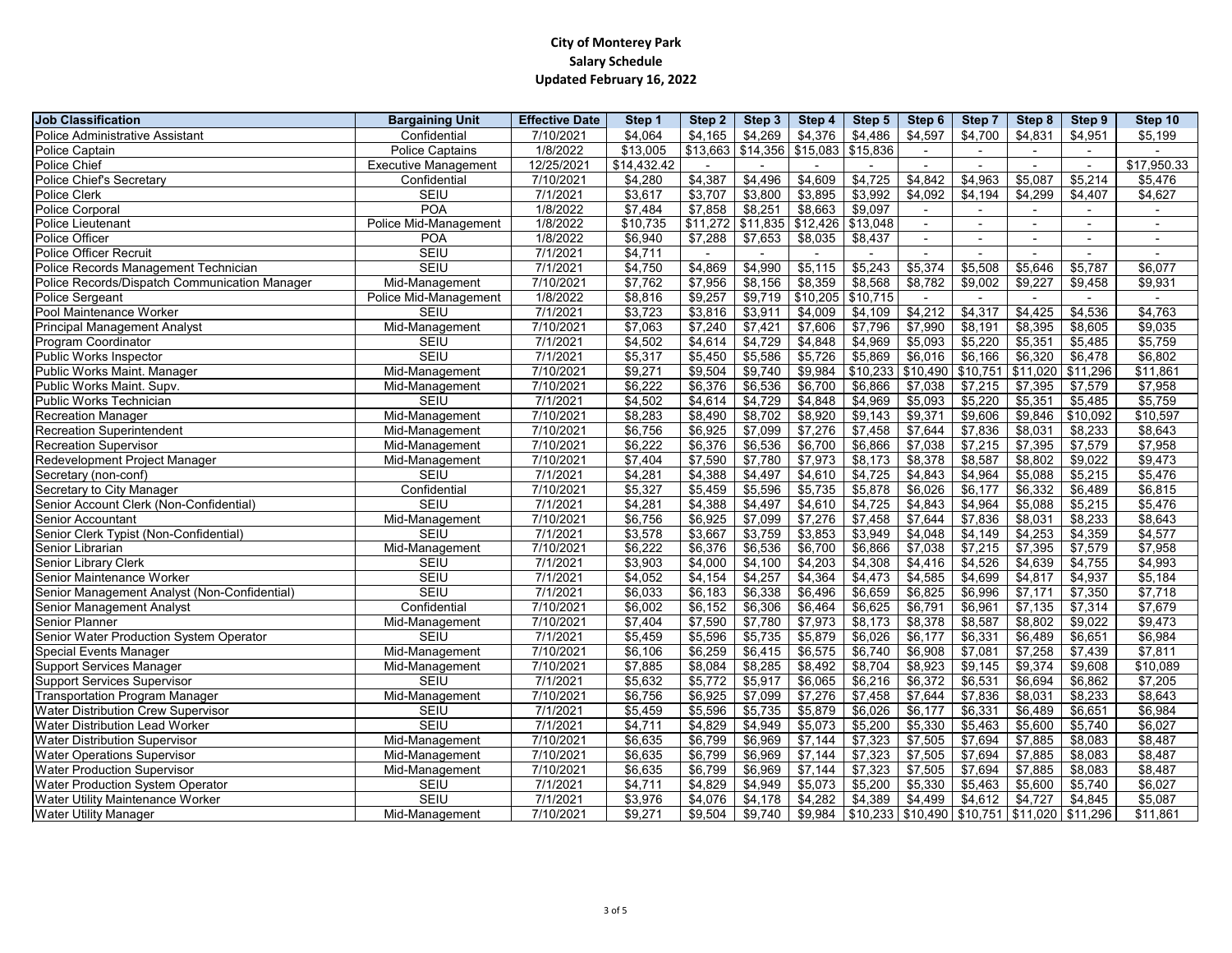| <b>Job Classification</b>                         | <b>Bargaining Unit</b> | <b>Effective Date</b> | Step 1  | Step 2  | Step $3$ | Step 4                   |         | Step 5   Step 6 | Step 7  | Step 8  | Step 9  | Step 10                  |
|---------------------------------------------------|------------------------|-----------------------|---------|---------|----------|--------------------------|---------|-----------------|---------|---------|---------|--------------------------|
| <b>PART-TIME SALARY SCHEDULE</b>                  |                        |                       |         |         |          |                          |         |                 |         |         |         |                          |
| <b>Account Clerk</b>                              | At-Will                | 5/22/2021             | \$17.55 | \$17.99 | \$18.44  | \$18.90                  | \$19.37 | \$19.86         | \$20.35 | \$20.86 | \$21.38 | \$22.45                  |
| Accountant                                        | At-Will                | 5/22/2021             | \$25.50 | \$26.14 | \$26.79  | \$27.46                  | \$28.15 | \$28.85         | \$29.57 | \$30.31 | \$31.07 | \$32.62                  |
| Administrative Aide                               | At-Will                | 5/22/2021             | \$21.32 | \$21.85 | \$22.40  | \$22.96                  | \$23.53 | \$24.12         | \$24.72 | \$25.34 | \$25.98 | \$27.28                  |
| Administrative Intern                             | At-Will                | 5/22/2021             | \$14.87 | \$15.24 | \$15.62  | \$16.01                  | \$16.41 | \$16.82         | \$17.24 | \$17.68 | \$18.12 | \$19.02                  |
| <b>Administrative Secretary</b>                   | At-Will                | 5/22/2021             | \$16.62 | \$17.04 | \$17.46  | \$17.90                  | \$18.35 | \$18.80         | \$19.27 | \$19.76 | \$20.25 | \$21.26                  |
| <b>Animal Services Officer</b>                    | At-Will                | 5/22/2021             | \$18.54 | \$19.00 | \$19.48  | \$19.97                  | \$20.46 | \$20.98         | \$21.50 | \$22.04 | \$22.59 | \$23.72                  |
| <b>Assistant Planner</b>                          | At-Will                | 5/22/2021             | \$26.66 | \$27.33 | \$28.01  | \$28.71                  | \$29.43 | \$30.16         | \$30.92 | \$31.69 | \$32.48 | \$34.11                  |
| <b>Assistant Pool Manager</b>                     | At-Will                | 5/22/2021             | \$16.62 | \$17.04 | \$17.46  | \$17.90                  | \$18.35 | \$18.80         | \$19.27 | \$19.76 | \$20.25 | \$21.26                  |
| Attorney/Investigator                             | At-Will                | 5/22/2021             | \$75.00 |         |          |                          |         |                 |         |         |         |                          |
| <b>Building Inspector</b>                         | At-Will                | 5/22/2021             | \$26.66 | \$27.33 | \$28.01  | \$28.71                  | \$29.43 | \$30.16         | \$30.92 | \$31.69 | \$32.48 | \$34.11                  |
| <b>Building Trades Technician</b>                 | At-Will                | 5/22/2021             | \$21.28 | \$21.81 | \$22.36  | \$22.92                  | \$23.49 | \$24.08         | \$24.68 | \$25.30 | \$25.93 | \$27.22                  |
| Cashier                                           | At-Will                | 5/22/2021             | \$14.00 | \$14.35 | \$14.71  | \$15.08                  | \$15.45 | \$15.84         | \$16.24 | \$16.64 | \$17.06 | \$17.91                  |
| <b>Child Care Teacher</b>                         | At-Will                | 5/22/2021             | \$15.24 | \$15.62 | \$16.01  | \$16.41                  | \$16.82 | \$17.24         | \$17.67 | \$18.12 | \$18.57 | \$19.50                  |
| <b>Civil Engineering Assoc.</b>                   | At-Will                | 5/22/2021             | \$33.24 | \$34.07 | \$34.92  | \$35.79                  | \$36.69 | \$37.60         | \$38.54 | \$39.51 | \$40.49 | \$42.52                  |
| <b>Clerk Typist</b>                               | At-Will                | 5/22/2021             | \$14.87 | \$15.24 | \$15.62  | \$16.01                  | \$16.41 | \$16.82         | \$17.24 | \$17.68 | \$18.12 | \$19.02                  |
| <b>Code Enforcement Officer</b>                   | At-Will                | 5/22/2021             | \$23.05 | \$23.63 | \$24.22  | \$24.82                  | \$25.44 | \$26.08         | \$26.73 | \$27.40 | \$28.09 | \$29.49                  |
| <b>Community Media Specialist</b>                 | At-Will                | 5/22/2021             | \$14.00 | \$14.35 | \$14.71  | \$15.08                  | \$15.45 | \$15.84         | \$16.24 | \$16.64 | \$17.06 | \$17.91                  |
| <b>Community Service Officer</b>                  | At-Will                | 5/22/2021             | \$17.87 | \$18.32 | \$18.77  | \$19.24                  | \$19.73 | \$20.22         | \$20.72 | \$21.24 | \$21.77 | \$22.86                  |
| <b>Crime Analyst</b>                              | At-Will                | 5/22/2021             | \$18.34 | \$18.80 | \$19.27  | \$19.75                  | \$20.24 | \$20.75         | \$21.27 | \$21.80 | \$22.35 | \$23.46                  |
| Data Entry Clerk                                  | At-Will                | 5/22/2021             | \$14.03 | \$14.38 | \$14.74  | \$15.11                  | \$15.49 | \$15.87         | \$16.27 | \$16.68 | \$17.09 | \$17.95                  |
| Dial-A-Ride Driver                                | At-Will                | 5/22/2021             | \$14.06 | \$14.41 | \$14.77  | \$15.14                  | \$15.52 | \$15.91         | \$16.31 | \$16.71 | \$17.13 | \$17.99                  |
| Director of Community Development (Interim)       | Unrepresented/At-Will  | 10/1/2021             | \$66.61 |         |          |                          |         |                 |         |         |         | \$85.35                  |
| <b>Dispatch Assistant</b>                         | At-Will                | 5/22/2021             | \$18.34 | \$18.80 | \$19.27  | \$19.75                  | \$20.24 | \$20.75         | \$21.27 | \$21.80 | \$22.35 | \$23.46                  |
| Dispatcher                                        | At-Will                | 5/22/2021             | \$23.49 | \$24.08 | \$24.68  | \$25.30                  | \$25.93 | \$26.58         | \$27.24 | \$27.92 | \$28.62 | \$30.05                  |
| <b>Drafting Technician</b>                        | At-Will                | 5/22/2021             | \$14.87 | \$15.24 | \$15.62  | \$16.01                  | \$16.41 | \$16.82         | \$17.24 | \$17.68 | \$18.12 | \$19.02                  |
| <b>Economic Development Specialist</b>            | At-Will                | 5/22/2021             | \$32.15 | \$32.96 | \$33.78  | \$34.63                  | \$35.49 | \$36.38         | \$37.29 | \$38.23 | \$39.18 | \$41.13                  |
| Elections Clerk                                   | At-Will                | 5/22/2021             | \$16.34 | \$16.75 | \$17.17  | \$17.60                  | \$18.04 | \$18.49         | \$18.95 | \$19.42 | \$19.91 | \$30.07                  |
| Electrician                                       | At-Will                | 5/22/2021             | \$23.50 | \$24.09 | \$24.69  | \$25.31                  | \$25.94 | \$26.59         | \$27.26 | \$27.94 | \$28.64 | \$30.07                  |
| <b>Engineering Aide</b>                           | At-Will                | 5/22/2021             | \$14.87 | \$15.24 | \$15.62  | \$16.01                  | \$16.41 | \$16.82         | \$17.24 | \$17.68 | \$18.12 | \$19.02                  |
| <b>Equipment Mechanic</b>                         | At-Will                | 5/22/2021             | \$21.28 | \$21.81 | \$22.36  | \$22.92                  | \$23.49 | \$24.08         | \$24.68 | \$25.30 | \$25.93 | \$27.22                  |
| <b>Equipment Service Specialist</b>               | At-Will                | 5/22/2021             | \$21.94 | \$22.49 | \$23.05  | \$23.63                  | \$24.22 | \$24.82         | \$25.44 | \$26.08 | \$26.73 | \$28.07                  |
| Evidence Officer                                  | At-Will                | 5/22/2021             | \$17.87 | \$18.32 | \$18.77  | \$19.24                  | \$19.73 | \$20.22         | \$20.72 | \$21.24 | \$21.77 | \$22.86                  |
| Fire Intern I                                     | At-Will                | 5/22/2021             | \$14.26 | \$14.62 | \$14.98  | \$15.36                  | \$15.74 | \$16.13         | \$16.54 | \$16.95 | \$17.37 | \$18.24                  |
| Fire Intern II                                    | At-Will                | 5/22/2021             | \$14.87 | \$15.24 | \$15.62  | \$16.01                  | \$16.41 | \$16.82         | \$17.24 | \$17.68 | \$18.12 | \$19.02                  |
| <b>Fire Safety Specialist</b>                     | At-Will                | 5/22/2021             | \$23.40 | \$23.99 | \$24.58  | \$25.20                  | \$25.83 | \$26.48         | \$27.14 | \$27.82 | \$28.51 | \$29.94                  |
| Human Resources Analyst                           | At-Will                | 5/22/2021             | \$35.63 | \$36.53 | \$37.44  | \$38.37                  | \$39.34 | \$40.32         | \$41.34 | \$42.37 | \$43.42 | \$45.59                  |
| Human Resources Technician                        | At-Will                | 5/22/2021             | \$24.48 | \$25.09 | \$25.72  | \$26.36                  | \$27.02 | \$27.70         | \$28.39 | \$29.10 | \$29.83 | \$31.32                  |
| Interim Fire Chief                                | At-Will                | 5/22/2021             | \$85.00 | $\sim$  |          | $\overline{\phantom{a}}$ |         | $\blacksquare$  |         |         |         | $\overline{\phantom{a}}$ |
| Interim Human Resource & Risk Management Director | At-Will                | 5/22/2021             | \$82.00 |         |          |                          |         |                 |         |         |         |                          |
| Interim Water Utility Manager                     | At-Will                | 5/22/2021             | \$50.41 | \$51.67 | \$52.96  | \$54.28                  | \$55.64 | \$57.03         | \$58.45 | \$59.91 | \$61.41 | \$64.48                  |
| Jailer                                            | At-Will                | 5/22/2021             | \$18.63 | \$19.10 | \$19.57  | \$20.06                  | \$20.56 | \$21.08         | \$21.61 | \$22.15 | \$22.70 | \$23.83                  |
| Janitor                                           | At-Will                | 5/22/2021             | \$14.03 | \$14.38 | \$14.74  | \$15.11                  | \$15.49 | \$15.87         | \$16.27 | \$16.68 | \$17.09 | \$17.95                  |
| Junior Lifeguard                                  | At-Will                | 5/22/2021             | \$14.00 | \$14.35 | \$14.71  | \$15.08                  | \$15.45 | \$15.84         | \$16.24 | \$16.64 | \$17.06 | \$17.91                  |
| Librarian                                         | At-Will                | 5/22/2021             | \$21.32 | \$21.85 | \$22.40  | \$22.96                  | \$23.53 | \$24.12         | \$24.72 | \$25.34 | \$25.98 | \$27.28                  |
| <b>Library Assistant</b>                          | At-Will                | 5/22/2021             | \$16.34 | \$16.75 | \$17.17  | \$17.60                  | \$18.04 | \$18.49         | \$18.95 | \$19.42 | \$19.91 | \$20.90                  |
| <b>Library Page</b>                               | At-Will                | 5/22/2021             | \$14.00 | \$14.35 | \$14.71  | \$15.08                  | \$15.45 | \$15.84         | \$16.24 | \$16.64 | \$17.06 | \$17.91                  |
| Library Technician                                | At-Will                | 5/22/2021             | \$16.85 | \$17.27 | \$17.70  | \$18.15                  | \$18.60 | \$19.06         | \$19.54 | \$20.03 | \$20.53 | \$21.56                  |
| .ifeguard                                         | At-Will                | 5/22/2021             | \$14.53 | \$14.89 | \$15.27  | \$15.65                  | \$16.04 | \$16.44         | \$16.85 | \$17.27 | \$17.70 | \$18.59                  |
| Literacy Program Admin.                           | At-Will                | 5/22/2021             | \$33.24 | \$34.07 | \$34.92  | \$35.79                  | \$36.69 | \$37.60         | \$38.54 | \$39.51 | \$40.49 | \$42.52                  |